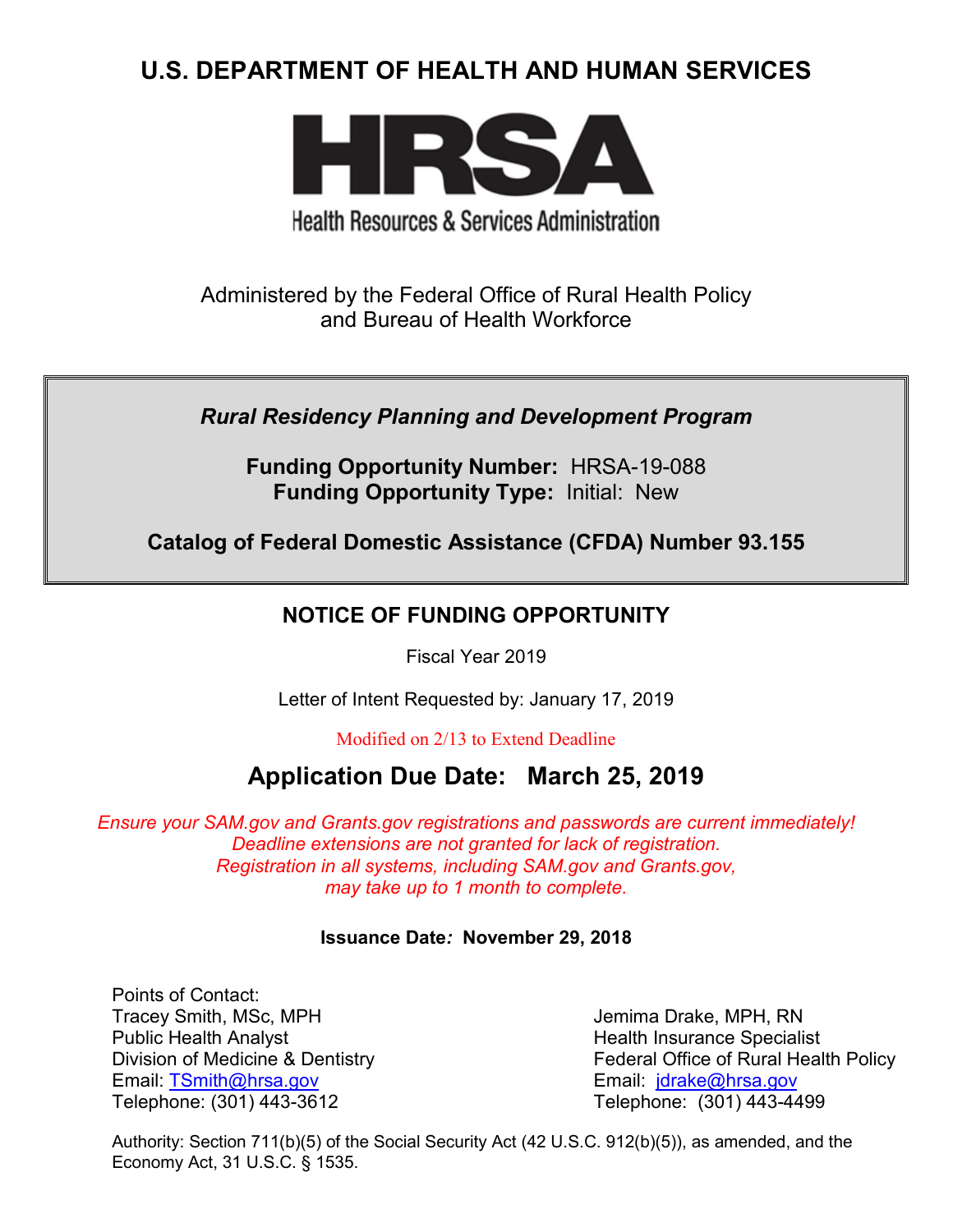# **EXECUTIVE SUMMARY**

The Health Resources and Services Administration (HRSA) is accepting applications for fiscal year (FY) 2019 Rural Residency Planning and Development (RRPD) Program. The purpose of this grant program is to develop new rural residency programs or Rural Training Tracks (RTT) in family medicine, internal medicine, and psychiatry, to support expansion of the physician workforce in rural areas. The new rural residency programs or RTTs are intended to be sustainable through separate public or private funding beyond the RRPD grant period of performance. The funds will support planning and development costs accrued while achieving program accreditation through the Accreditation Council for Graduate Medical Education (ACGME). Hospitals, medical schools and community-based ambulatory settings that have a rural designation along with consortia of urban and rural partnerships are eligible to apply for a grant award. The applicant organization must demonstrate it has the capacity to acquire accreditation and provide ongoing support for resident training, including financially, by the end of the period of performance.

| <b>Funding Opportunity Title:</b>            | <b>Rural Residency Planning and Development</b>                                        |
|----------------------------------------------|----------------------------------------------------------------------------------------|
|                                              | Program                                                                                |
| <b>Funding Opportunity Number:</b>           | <b>HRSA-19-088</b>                                                                     |
| Due Date for Applications:                   | March 25, 2019                                                                         |
| Anticipated Total Available FY19<br>Funding: | \$21,000,000                                                                           |
| Estimated Number and Type of<br>$Award(s)$ : | Approximately 28 grants                                                                |
| <b>Estimated Award Amount:</b>               | Up to \$750,000 (fully funded at the outset for use<br>over the period of performance) |
| <b>Cost Sharing/Match Required:</b>          | <b>No</b>                                                                              |
| Period of Performance:                       | August 1, 2019 through July 31, 2022<br>(3 years)                                      |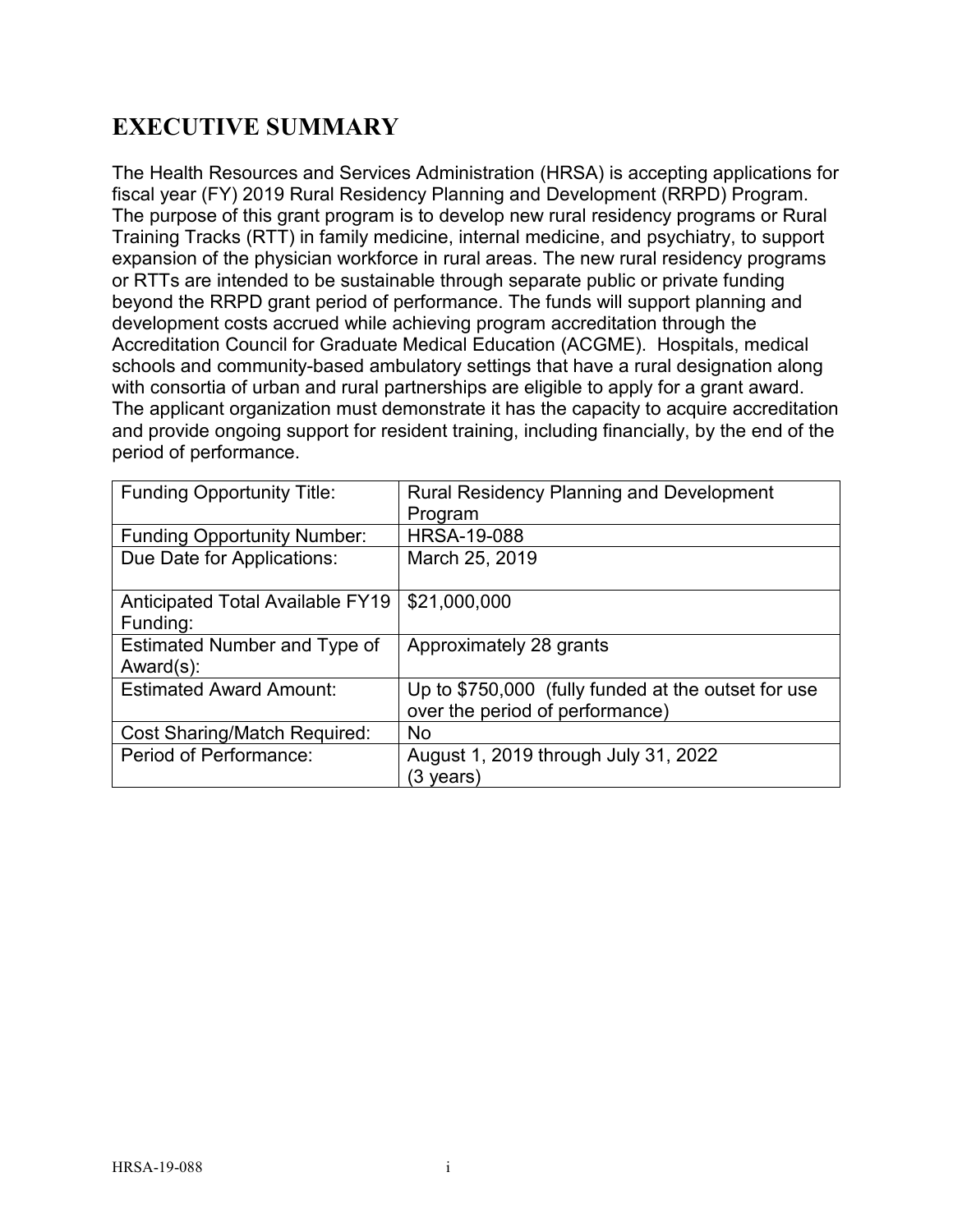| Eligible Applicants: | Eligible applicants are: 1) rural hospitals, 2) rural<br>community-based ambulatory patient care centers<br>including federally qualified health centers,<br>community mental health centers or rural health<br>clinics, 3) health centers operated by the Indian<br>Health service, an Indian tribe or tribal<br>organization, or an urban Indian organization, 4)<br>schools of allopathic medicine or osteopathic<br>medicine, 5) public or private non-profit graduate<br>medical education consortiums, 6) entities such as<br>faith-based and community-based organizations,<br>capable of carrying out the grant activities.<br>Either the applicant or a consortium's primary<br>training partner must be located in a rural area. |
|----------------------|--------------------------------------------------------------------------------------------------------------------------------------------------------------------------------------------------------------------------------------------------------------------------------------------------------------------------------------------------------------------------------------------------------------------------------------------------------------------------------------------------------------------------------------------------------------------------------------------------------------------------------------------------------------------------------------------------------------------------------------------|
|                      | See Section III-1 of this notice of funding<br>opportunity (NOFO) for complete eligibility<br>information.                                                                                                                                                                                                                                                                                                                                                                                                                                                                                                                                                                                                                                 |

## **Application Guide**

You (the applicant organization/agency) are responsible for reading and complying with the instructions included in HRSA's *SF-424 [Application Guide,](http://www.hrsa.gov/grants/apply/applicationguide/sf424guide.pdf)* available online at [https://www.hrsa.gov/sites/default/files/hrsa/grants/apply/applicationguide/sf-424](https://www.hrsa.gov/sites/default/files/hrsa/grants/apply/applicationguide/sf-424-guide.pdf) [guide.pdf,](https://www.hrsa.gov/sites/default/files/hrsa/grants/apply/applicationguide/sf-424-guide.pdf) except where instructed in this NOFO to do otherwise.

## **Technical Assistance**

HRSA has scheduled the following technical assistance webinar to help you understand, prepare, and submit an application for this NOFO. The webinar will provide an overview of pertinent information in the NOFO and an opportunity for applicants to ask questions.

*Webinar*Day and Date: Monday, December 17, 2018 Time: 2 – 3.30 p.m. ET Call-In Number: 1-888-603-7090 Participant Code: 4023556 Web link: [https://hrsa.connectsolutions.com/ruralplanning\\_development\\_ta/](https://hrsa.connectsolutions.com/ruralplanning_development_ta/)

Playback Number: 1-800-839-2204 Passcode: 5678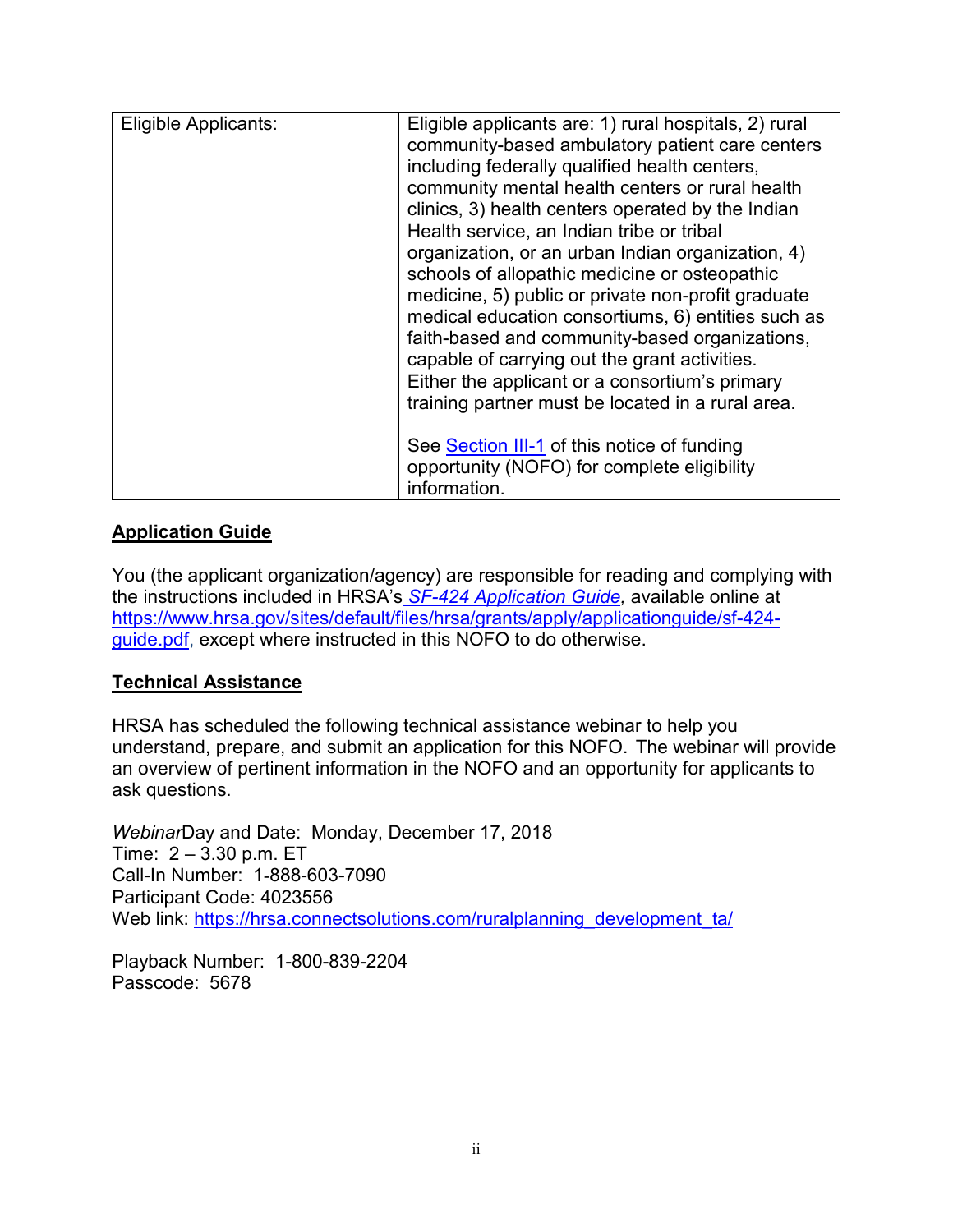## **Table of Contents**

| Ш.    |                                                                         |  |
|-------|-------------------------------------------------------------------------|--|
|       |                                                                         |  |
| III.  |                                                                         |  |
|       |                                                                         |  |
| IV.   |                                                                         |  |
|       | i.                                                                      |  |
|       |                                                                         |  |
|       |                                                                         |  |
|       |                                                                         |  |
|       |                                                                         |  |
|       |                                                                         |  |
|       | 3. DUN AND BRADSTREET DATA UNIVERSAL NUMBERING SYSTEM (DUNS) NUMBER AND |  |
|       |                                                                         |  |
|       |                                                                         |  |
|       |                                                                         |  |
| V.    |                                                                         |  |
|       |                                                                         |  |
|       |                                                                         |  |
|       |                                                                         |  |
|       |                                                                         |  |
| VI.   |                                                                         |  |
|       |                                                                         |  |
|       |                                                                         |  |
|       |                                                                         |  |
| VII.  |                                                                         |  |
| VIII. |                                                                         |  |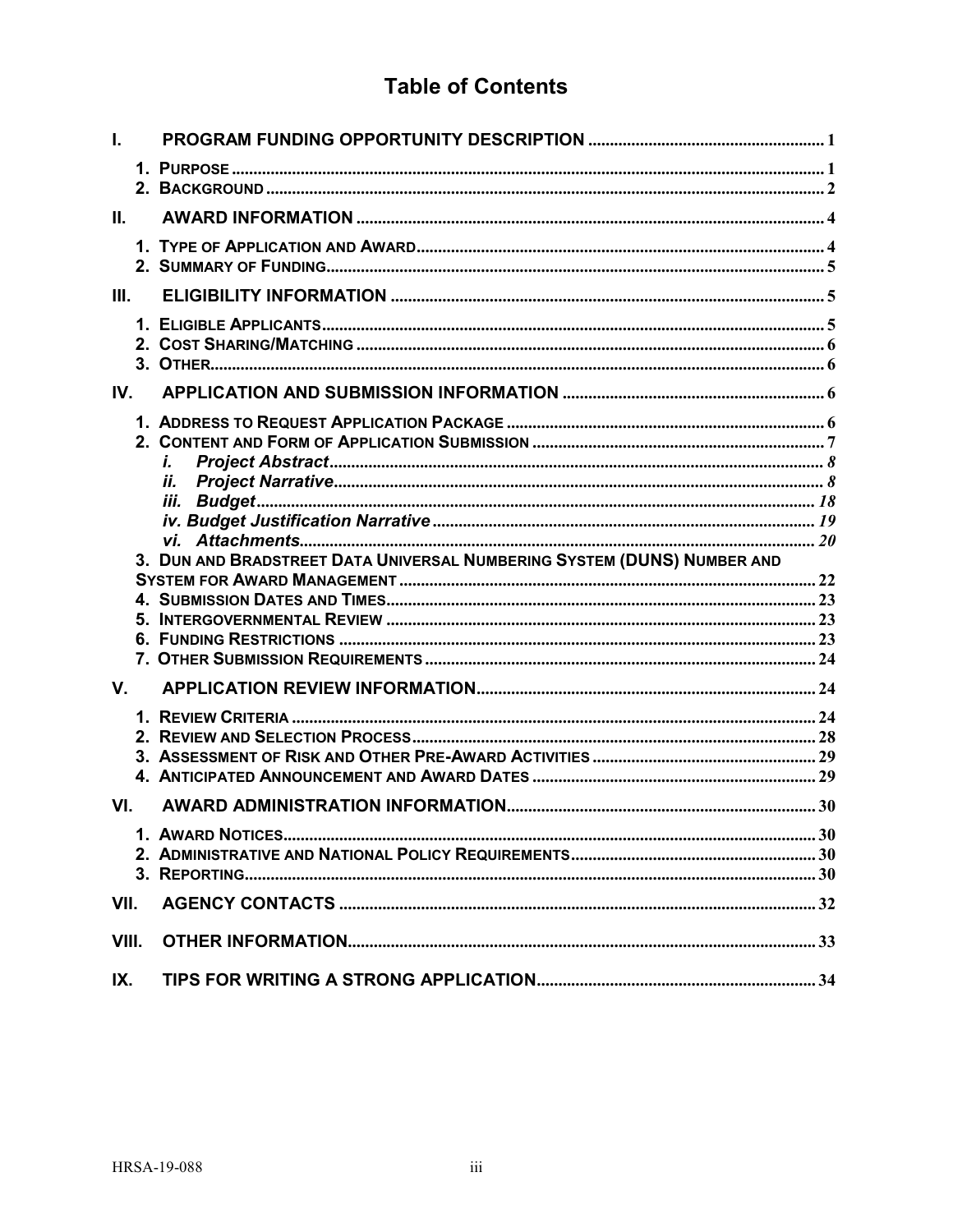## <span id="page-4-0"></span>**I. Program Funding Opportunity Description**

## <span id="page-4-1"></span>**1. Purpose**

This notice announces the opportunity to apply for funding under the Rural Residency Planning and Development (RRPD) Program. This program is authorized by Section 711(b)(5) of the Social Security Act (42 U.S.C. 912(b)(5), as amended, and will be administered by the Health Resources and Services Administration's (HRSA's) Federal Office for Rural Health Policy and Bureau of Health Workforce.

## Program Purpose

The purpose of this grant program is to develop new rural residency programs or Rural Training Tracks (RTT) in family medicine, internal medicine, and psychiatry, to support expansion of the physician workforce in rural areas. The new rural residency programs or RTTs are intended to be sustainable through separate public or private funding beyond the RRPD grant period of performance.

Rural residency programs are allopathic and osteopathic physician residency training programs that primarily train in rural communities, place residents in rural locations for greater than 50 percent of their training, and focus on producing physicians who will practice in rural communities. A common model is the RTT, where the first year of training occurs within a larger program in an urban academic medical center and the final two years occur in a rural facility.

## Program Goal

By the end of the period of performance, each awardee is required to have established a rural residency program(s) or RTT(s) that is ACGME- accredited and has a stable future financial outlook. The rural residency program or RTT should be capable of effectively training physicians to practice in and meet the clinical needs of rural populations. As such, the number of graduates entering careers in outpatient practices serving rural populations from these programs is expected to be higher than the primary care residency national average.

## Program Objectives

- 1. Develop a newly accredited, rural family medicine, internal medicine, or psychiatry residency program or RTT based in a rural area that is sustainable after the period of performance ends. The rural residency program or RTT should be ready to begin training its first class of residents no later than the academic year immediately following the end of the RRPD period of performance.
- 2. Have a sustainability plan that includes ongoing funding to sustain resident training once the program has been established. For example, through: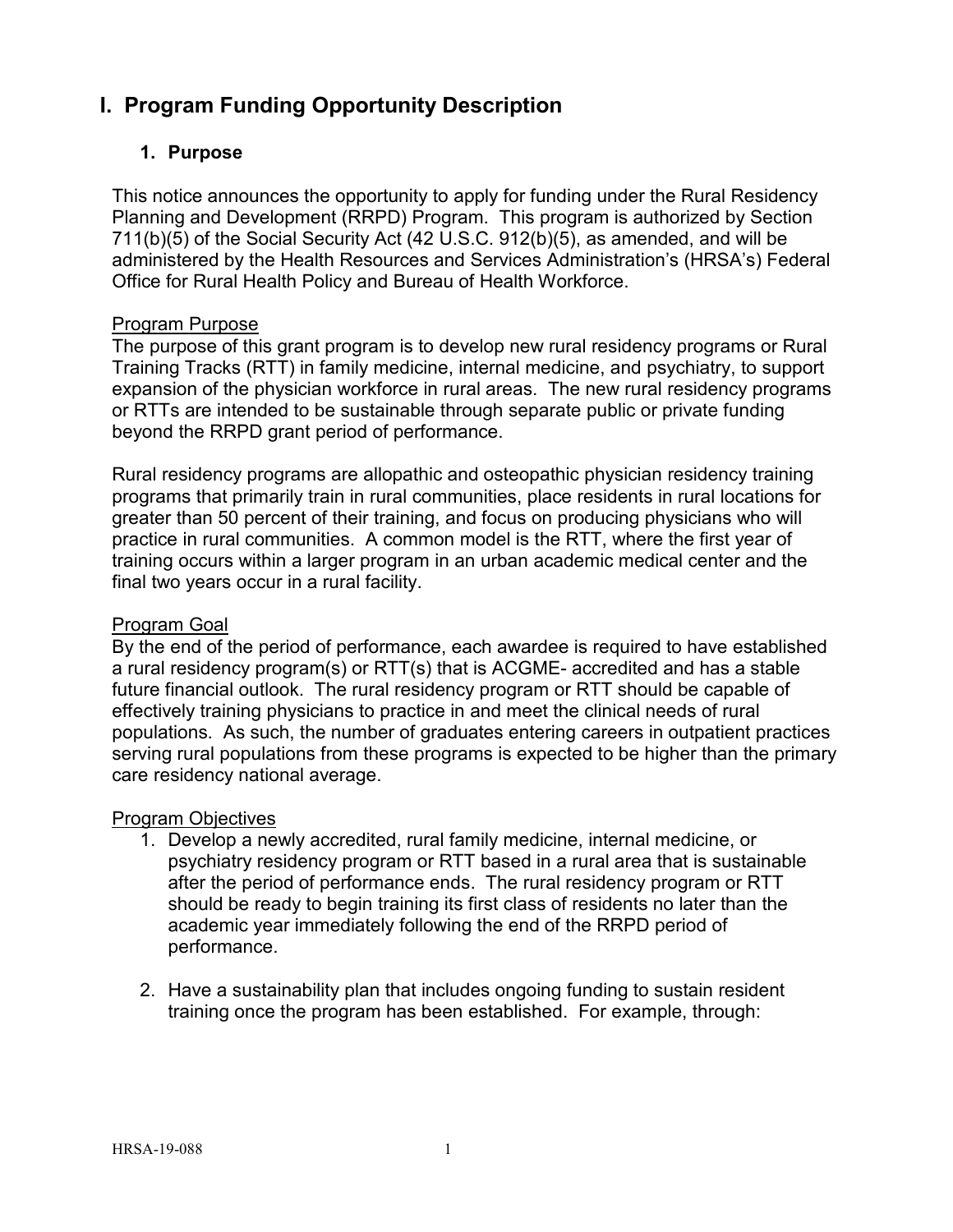- A. Qualifying under current regulatory authority for Medicare graduate medical education (GME) payments in rural hospitals starting a new residency training program.<sup>[1](#page-5-1)</sup> Specifically, the applicants:
	- i. Either have a viable direct GME Per Resident Amount or are eligible to establish one after training residents for the first time, and
	- ii. Are eligible for a viable indirect GME and direct GME resident cap adjustment;
- B. Creating an RTT program in accordance with Medicare law and regulations<sup>2</sup>; and/or
- C. State or other public and/or private support.

Please see *Section IV.2 (ii) Project Sustainability* for further details.

3. Have the ability and a structured plan to track residents' career outcomes after graduation to determine retention in rural communities. Examples of information collected may include practice location, patient population served, service time committed to the care of safety net patients, part/full-time practice status and services offered. Tracking should continue for a period of at least 5 years after the first graduating class.

In addition, programs should: 1) provide interprofessional training specific to the needs of their rural health community which may include training with behavioral health professionals, nutrition specialists and pharmacists; and 2) address other known challenges specific to rural residency programs or RTTs such as having sufficient specialty and subspecialty preceptors and ensuring residents will encounter a high enough volume of patients.

## <span id="page-5-0"></span>**2. Background**

This program is authorized by Section 711(b)(5) of the Social Security Act (42 U.S.C. 912(b)(5), as amended.

Approximately 14 percent of the population - around 46.1 million individuals - live in rural communities.<sup>[3](#page-5-3)</sup> Residents of rural communities typically are older than their urban counterparts and generally experience higher frequency of chronic disease. Coupled with these demographic characteristics, rural Americans often have poorer health status than urban counterparts<sup>[4](#page-5-4)</sup>, likely due in part to challenges in accessing health care such as limited transportation options, geographic isolation, and lack of infrastructure. In particular, rural communities are much less likely to have the health professionals necessary to adequately care for their communities' needs. Of the nearly 2,000 rural

<span id="page-5-1"></span><sup>&</sup>lt;sup>1</sup> CMS's criteria for determining if a program is new are in the August 27, 2009 Federal Register, page 43908: <http://www.gpo.gov/fdsys/pkg/FR-2009-08-27/html/E9-18663.htm>

<span id="page-5-2"></span><sup>&</sup>lt;sup>2</sup> CMS's rules and regulations for RTT programs are available at  $42$  CFR  $413.79(k)$ <br>(https://www.gpo.gov/fdsys/pkg/CFR-2011-title42-vol2/xml/CFR-2011-title42-vol2-sec413-79.xml)

<span id="page-5-3"></span> $\frac{3}{3}$  USDA Economic Research Service Population & Migration Overview: [https://www.ers.usda.gov/topics/rural](https://www.ers.usda.gov/topics/rural-economy-population/population-migration/)[economy-population/population-migration/.](https://www.ers.usda.gov/topics/rural-economy-population/population-migration/)

<span id="page-5-4"></span><sup>4</sup> ASPE Issue Brief, https://aspe.hhs.gov/system/files/pdf/211061/RuralHospitalsDSR.pdf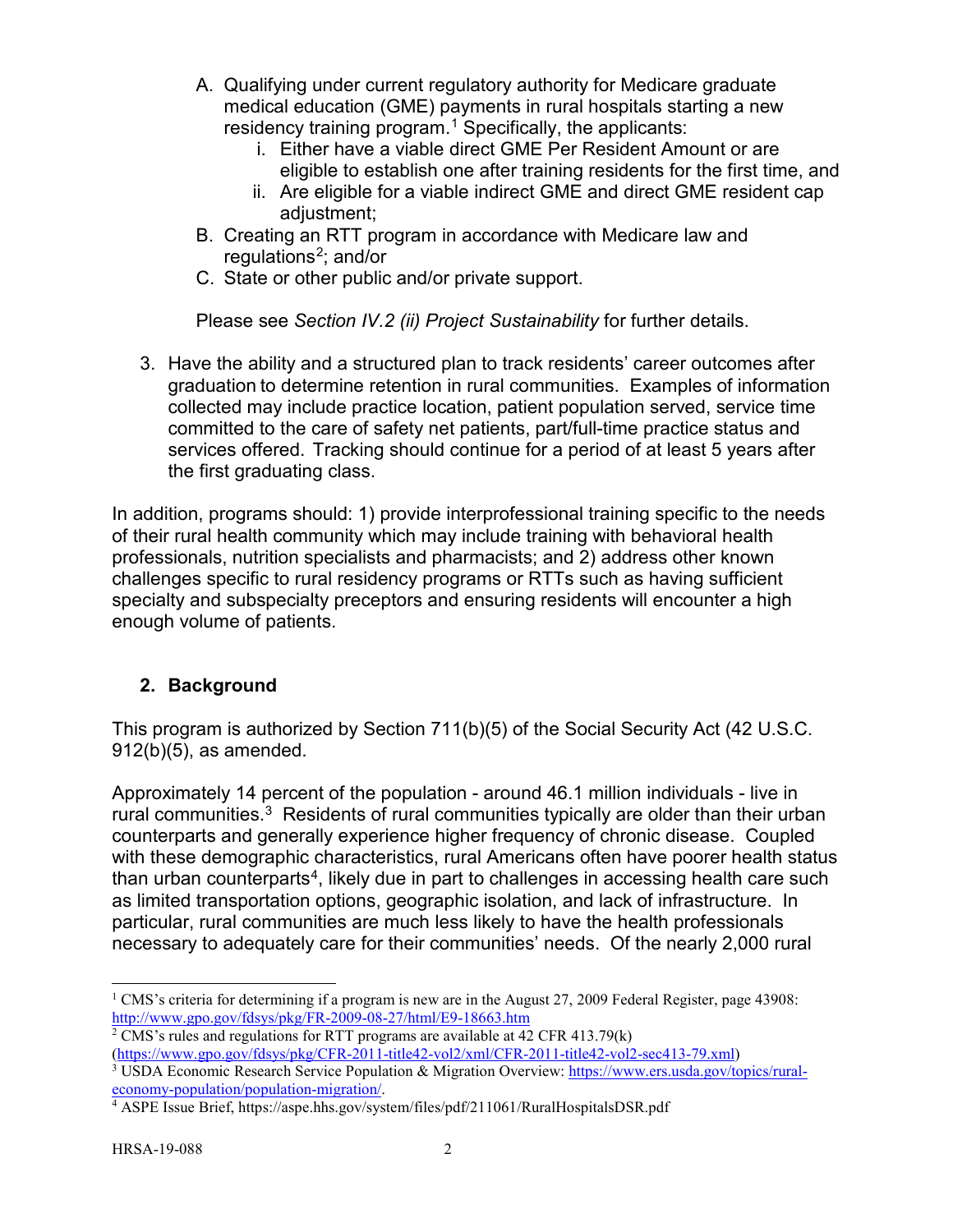counties in the United States (U.S.), 1,550 (78 percent) are primary care health professional shortage areas (HPSAs).[5](#page-6-0)

However, higher primary care physician densities in rural areas correlate with increased quality of care and reduced rates of hospitalization for certain conditions. [6](#page-6-1) Enrolling trainees with rural backgrounds, and training residents in rural settings, are strategies shown to successfully encourage graduates to practice in rural settings.<sup>7</sup> As such, increasing the opportunities for residents to train in rural communities is one approach to addressing physician shortages in rural communities.

To support potential RRPD program applicants, HRSA has funded a RRPD Technical Assistance (TA) cooperative agreement [\(HRSA-18-117\)](https://www.hrsa.gov/grants/fundingopportunities/default.aspx?id=b5e66db2-acca-4871-aa2b-e48fa24380b7). The primary purpose of this competitive announcement is the establishment of a rural residency planning and development TA center. The RRPD-TA awardee will identify and work with potential RRPD program applicants to share resources as well as conduct preparatory work in anticipation of supporting the RRPD awardees (see section VIII). All RRPD awardees are required to collaborate with the TA center during this period of performance and attend virtual and in-person annual meetings.

Contingent on the availability of resources, the secondary purpose of the RRPD-TA is to provide TA to other entities that a) would have been eligible for the RRPD program but did not apply, and b) were not selected for a RRPD program award.

#### **Program Definitions**

The following definitions apply to the RRPD Program for Fiscal Year 2019:

**Rural** – a geographical area located in a non-metropolitan county.

Note: To determine whether a geographical area is considered rural as determined by the Federal Office of Rural Health Policy (FORHP), please use the [Rural Health](https://datawarehouse.hrsa.gov/tools/analyzers/geo/Rural.aspx)  [Grants Eligibility Analyzer.](https://datawarehouse.hrsa.gov/tools/analyzers/geo/Rural.aspx) It is important to note that the FORHP's definition of rural may differ from that of the Centers for Medicare & Medicaid Services (CMS). This is a particularly important distinction to understand if developing a financial sustainability plan for a rural residency program or RTT based on Medicare GME support.

CMS defines rural in accordance with Medicare regulations at 42 CFR 412.64(b)(ii)(C); that is, a rural area is an area outside of an urban Metropolitan Statistical Area. Note that this excludes hospitals that are physically located in an urban area, but reclassify to a rural area under 42 CFR 412.103. To determine if a

<span id="page-6-0"></span> <sup>5</sup> Department of Health and Human Services, Health Resources and Services Administration Data Warehouse, February 2015.

<span id="page-6-1"></span><sup>6</sup> Alex McEllistrem-Evenson. Informing Rural Primary Care Workforce Policy: What Does the Evidence Tell Us?: A Review of Rural Health Research Center Literature, 2000-2010. April 2011. Available at:

https://www.ruralcenter.org/resource-library/informing-rural-primary-care-workforce-policy-what-does-theevidence-tell-us-a

<span id="page-6-2"></span><sup>7</sup> Rosenthal TC, McGuigan MH, Anderson G. Rural residency tracks in family practice: graduate outcomes. Fam Med. 2000;32:174 –7.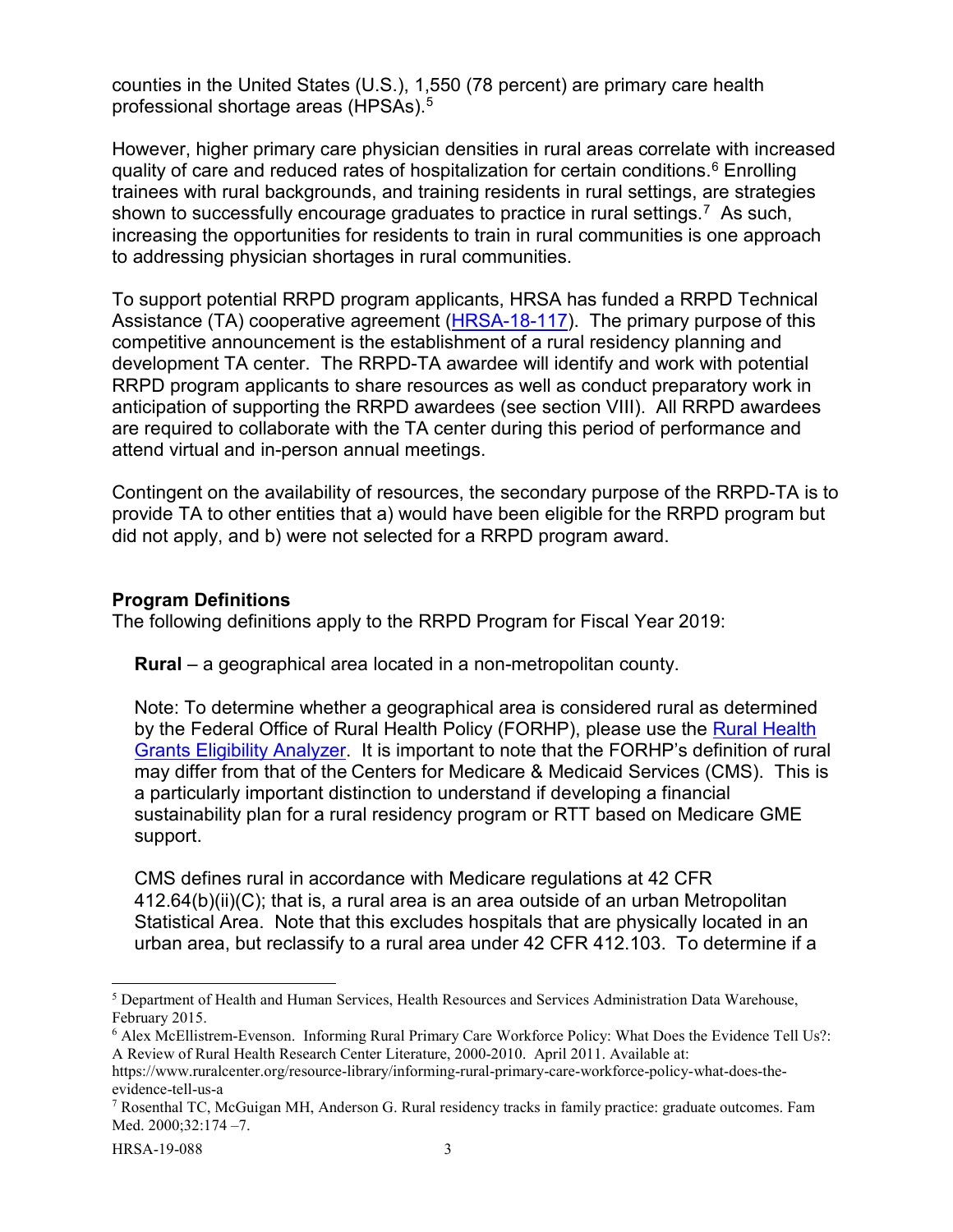hospital is located in a county that is rural for CMS inpatient prospective payment system (IPPS) wage index purposes, refer to the FY 2019 ["County to CBSA](https://www.cms.gov/Medicare/Medicare-Fee-for-Service-Payment/AcuteInpatientPPS/FY2018-IPPS-Final-Rule-Home-Page-Items/FY2018-IPPS-Final-Rule-Data-Files.html?DLPage=1&DLEntries=10&DLSort=0&DLSortDir=ascending)  [Crosswalk File and Urban CBSAs and Constituent Counties for Acute Care Hospitals](https://www.cms.gov/Medicare/Medicare-Fee-for-Service-Payment/AcuteInpatientPPS/FY2018-IPPS-Final-Rule-Home-Page-Items/FY2018-IPPS-Final-Rule-Data-Files.html?DLPage=1&DLEntries=10&DLSort=0&DLSortDir=ascending)  [File"](https://www.cms.gov/Medicare/Medicare-Fee-for-Service-Payment/AcuteInpatientPPS/FY2018-IPPS-Final-Rule-Home-Page-Items/FY2018-IPPS-Final-Rule-Data-Files.html?DLPage=1&DLEntries=10&DLSort=0&DLSortDir=ascending) that is available on the [FY 2019 IPPS Final Rule Homepage.](https://www.cms.gov/Medicare/Medicare-Fee-for-Service-Payment/AcuteInpatientPPS/index.html)

**Rural Residency Programs** - Rural residency programs are allopathic and osteopathic physician residency training programs that primarily train in rural communities, place residents in rural locations for greater than 50 percent of their training, and focus on producing physicians who will practice in rural communities. A common model is the RTT.

**CMS New Medical Residency Training Program** - CMS's criteria for determining if a program is new are in the August 27, 2009 Federal Register, page 43908: [http://www.gpo.gov/fdsys/pkg/FR-2009-08-27/html/E9-18663.htm.](http://www.gpo.gov/fdsys/pkg/FR-2009-08-27/html/E9-18663.htm) In determining whether a program is new, CMS will consider the accrediting body's characterization of the program as new and whether the program existed previously at another hospital, as well as factors such as (but not limited to) whether there are new program directors, new teaching staff, and whether there are only new residents training in the program.

**Rural Training Tracks** (RTT) - RTT programs are partnerships between urban and rural clinical settings where the first year of resident training occurs within a larger program in an urban academic medical center and the final two years occur in a rural facility. For Medicare purposes, RTT programs, are separately accredited rural track programs where residents rotate at a rural hospital for more than one-half of the duration of the program. CMS's rules and regulations for RTT programs are available at 42 CFR 413.79(k) [\(https://www.gpo.gov/fdsys/pkg/CFR-2011-title42](https://www.gpo.gov/fdsys/pkg/CFR-2011-title42-vol2/xml/CFR-2011-title42-vol2-sec413-79.xml) [vol2/xml/CFR-2011-title42-vol2-sec413-79.xml\)](https://www.gpo.gov/fdsys/pkg/CFR-2011-title42-vol2/xml/CFR-2011-title42-vol2-sec413-79.xml).

**National Provider Identifier (NPI)** - The Administrative Simplification provisions of the Health Insurance Portability and Accountability Act of 1996 (HIPAA) mandated the adoption of standard unique identifiers for health care providers and health plans. The NPI is a unique identification number for covered health care providers. Additional information about NPIs can be found at the following site: [https://nppes.cms.hhs.gov/#/.](https://nppes.cms.hhs.gov/#/)

## <span id="page-7-0"></span>**II. Award Information**

## <span id="page-7-1"></span>**1. Type of Application and Award**

Type of applications sought: New

HRSA will provide funding in the form of a grant.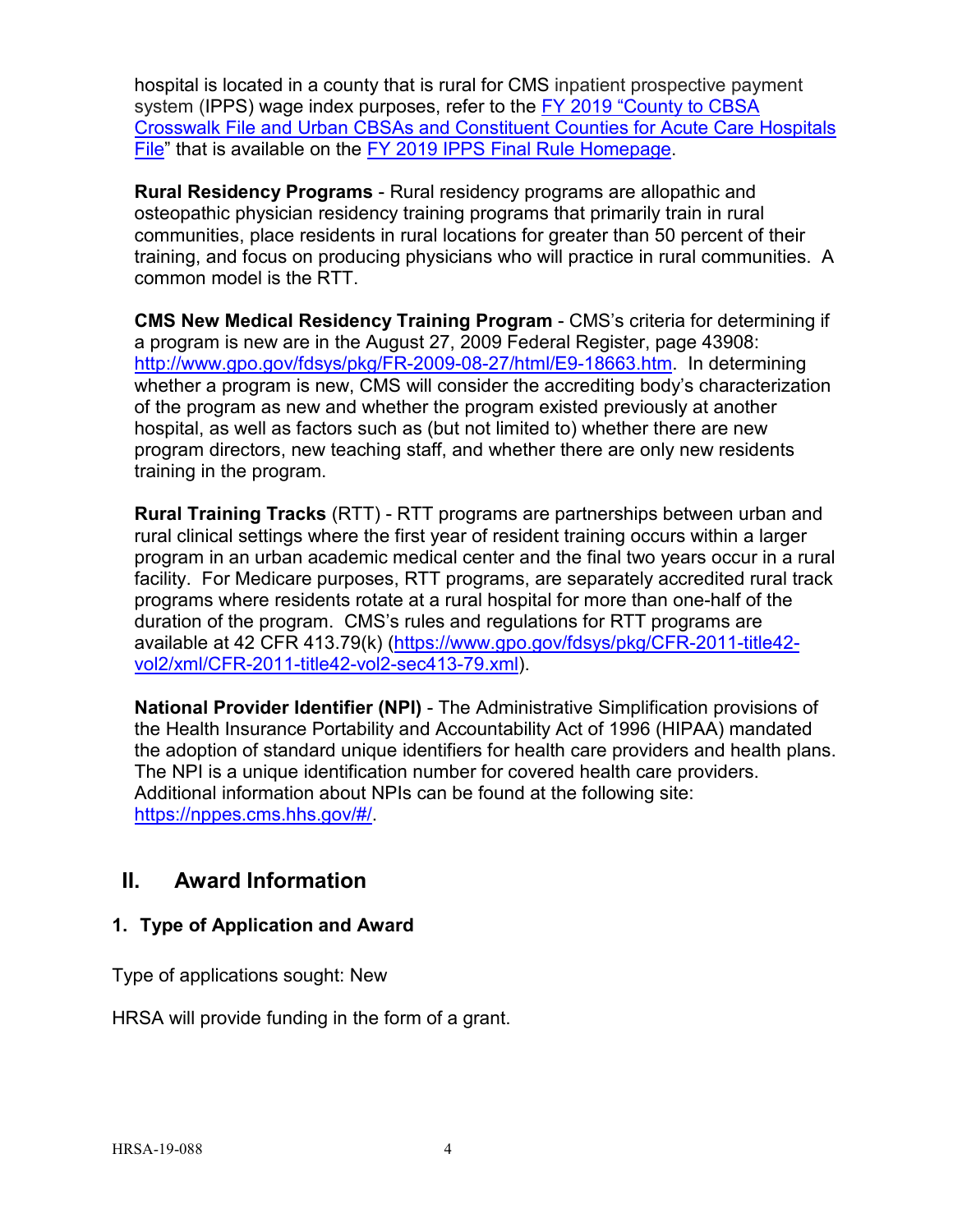## <span id="page-8-1"></span>**2. Summary of Funding**

HRSA expects approximately \$21,000,000 to be available to fund approximately 28 recipients. You may apply for a ceiling amount of up to \$750,000 total cost (includes both direct and indirect, facilities and administrative costs) for the full period of performance. The budget period and the period of performance are a three-year coextensive duration, from August 1, 2019 through July 31, 2022. Awards are fully funded at the outset for use over the period of performance.

Only one application will be accepted per organization. You may apply for funding to support developing multiple rural residency programs or RTTs under one award but must demonstrate in the application your ability to do so. It is anticipated that most awards will be for one rural residency program or RTT.

All HRSA awards are subject to the Uniform Administrative Requirements, Cost Principles and Audit Requirements at [45 CFR part 75.](http://www.ecfr.gov/cgi-bin/retrieveECFR?gp=1&SID=4d52364ec83fab994c665943dadf9cf7&ty=HTML&h=L&r=PART&n=pt45.1.75)

## <span id="page-8-2"></span>**III. Eligibility Information**

## <span id="page-8-0"></span>**1. Eligible Applicants**

Eligible applicants are: 1) rural hospitals, 2) rural community-based ambulatory patient care centers, including federally qualified health centers, community mental health centers or rural health clinics, 3) health centers operated by the Indian Health service, an Indian tribe or tribal organization, or an urban Indian organization; 4) schools of allopathic medicine or osteopathic medicine, 5) public or private non-profit graduate medical education consortiums 6) entities such as faith-based and community-based organizations, capable of carrying out the grant activities.

If the applicant's sustainability plan is to obtain Medicare graduate medical education payments, the applicant organization must be a rural hospital in accordance with Medicare regulations 42 CFR 412.64(b)(ii)(C). See *Section IV(ii) Project Sustainability*  for more information on sustainability options. For more information about rural eligibility, please see Section I (2) Program Definitions.

Eligible applicants must be located in a rural location. In the case of a consortium, a school of allopathic medicine or osteopathic medicine, or other public or non-profit entity, eligible applicants must have a primary training partner (where resident training will occur primarily or exclusively) located in a rural area. For more information about rural eligibility, please see *Section I (2) Program Definitions*. Proof of rural designation of facilities and training sites must be submitted in Attachment 5. Letters of agreement for residency partnerships and consortiums must be submitted in Attachment 3.

The RRPD-TA awardee (HRSA-18-117) is not eligible to receive funding under this notice.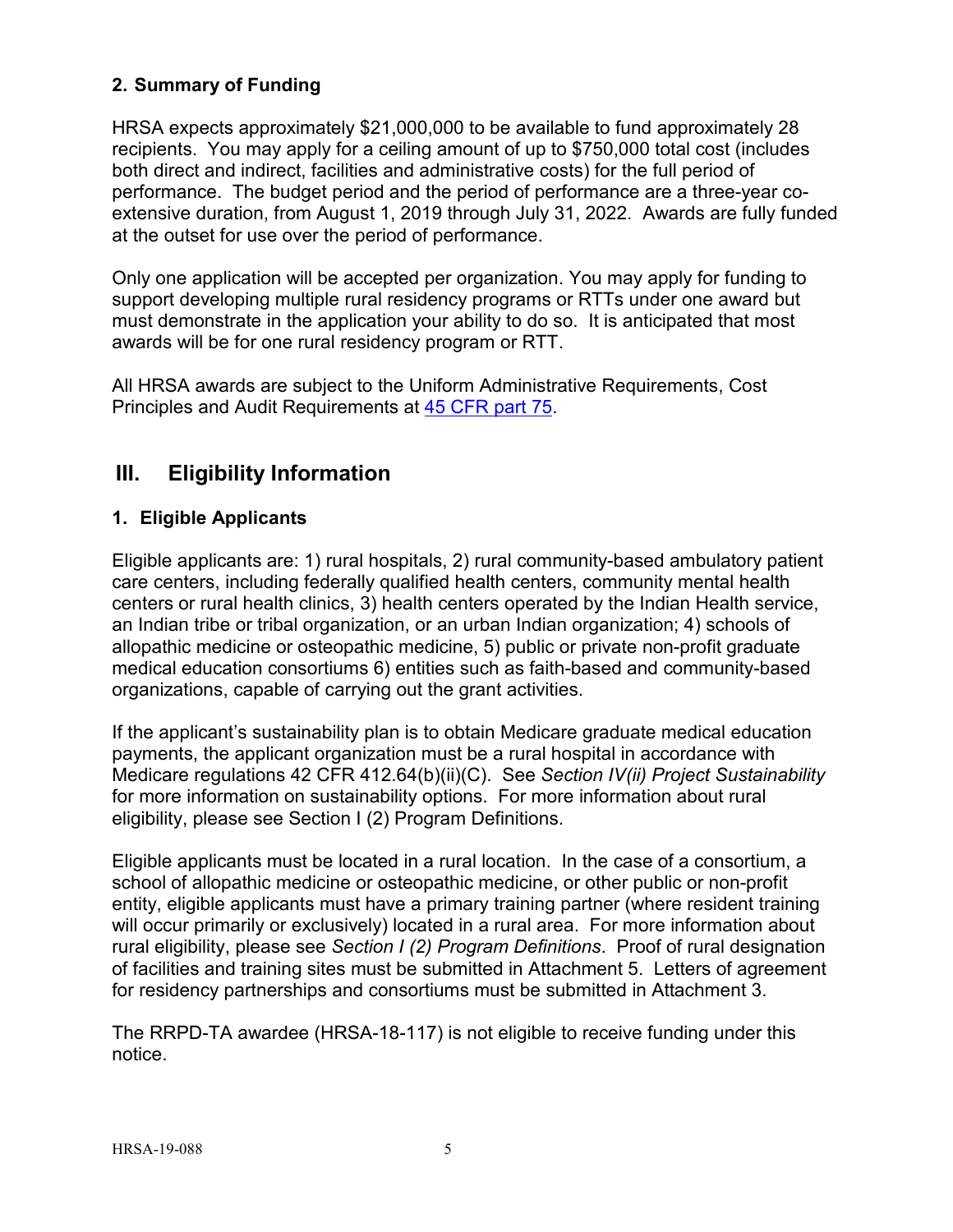## <span id="page-9-0"></span>**2. Cost Sharing/Matching**

Cost sharing/matching is not required for this program.

## <span id="page-9-1"></span>**3. Other**

#### **Ceiling Amount**

HRSA will consider any application that exceeds the ceiling amount non-responsive and will not consider it for funding under this notice.

#### **Deadline**

HRSA will consider any application that fails to satisfy the deadline requirements referenced in *Section IV.4* non-responsive and will not consider it for funding under this notice.

#### **Multiple Applications**

NOTE: Multiple applications from an organization are not allowable.

If for any reason (including submitting to the wrong funding opportunity number or making corrections/updates), an application is submitted more than once prior to the application due date, HRSA will only accept your **last** validated electronic submission, under the correct funding opportunity number, prior to the Grants.gov application due date as the final and only acceptable application.

Failure to include all required documents as part of the application may result in an application being considered incomplete or non-responsive.

## <span id="page-9-2"></span>**IV. Application and Submission Information**

## <span id="page-9-3"></span>**1. Address to Request Application Package**

HRSA *requires* you to apply electronically through Grants.gov. HRSA encourages you to apply through [Grants.gov](https://www.grants.gov/) using the SF-424 workspace application package associated with this NOFO following the directions provided at [https://www.grants.gov/applicants/apply-for-grants.html.](https://www.grants.gov/applicants/apply-for-grants.html)

If you're reading this notice of funding opportunity (NOFO) (also known as "Instructions" on Grants.gov) and reviewing or preparing the workspace application package, you will automatically be notified in the event HRSA changes and/or republishes the NOFO on Grants.gov before its closing date. Responding to an earlier version of a modified notice may result in a less competitive or ineligible application. *Please note you are ultimately responsible for reviewing the [For Applicants](https://www.grants.gov/web/grants/applicants.html) page for all information relevant to desired opportunities.*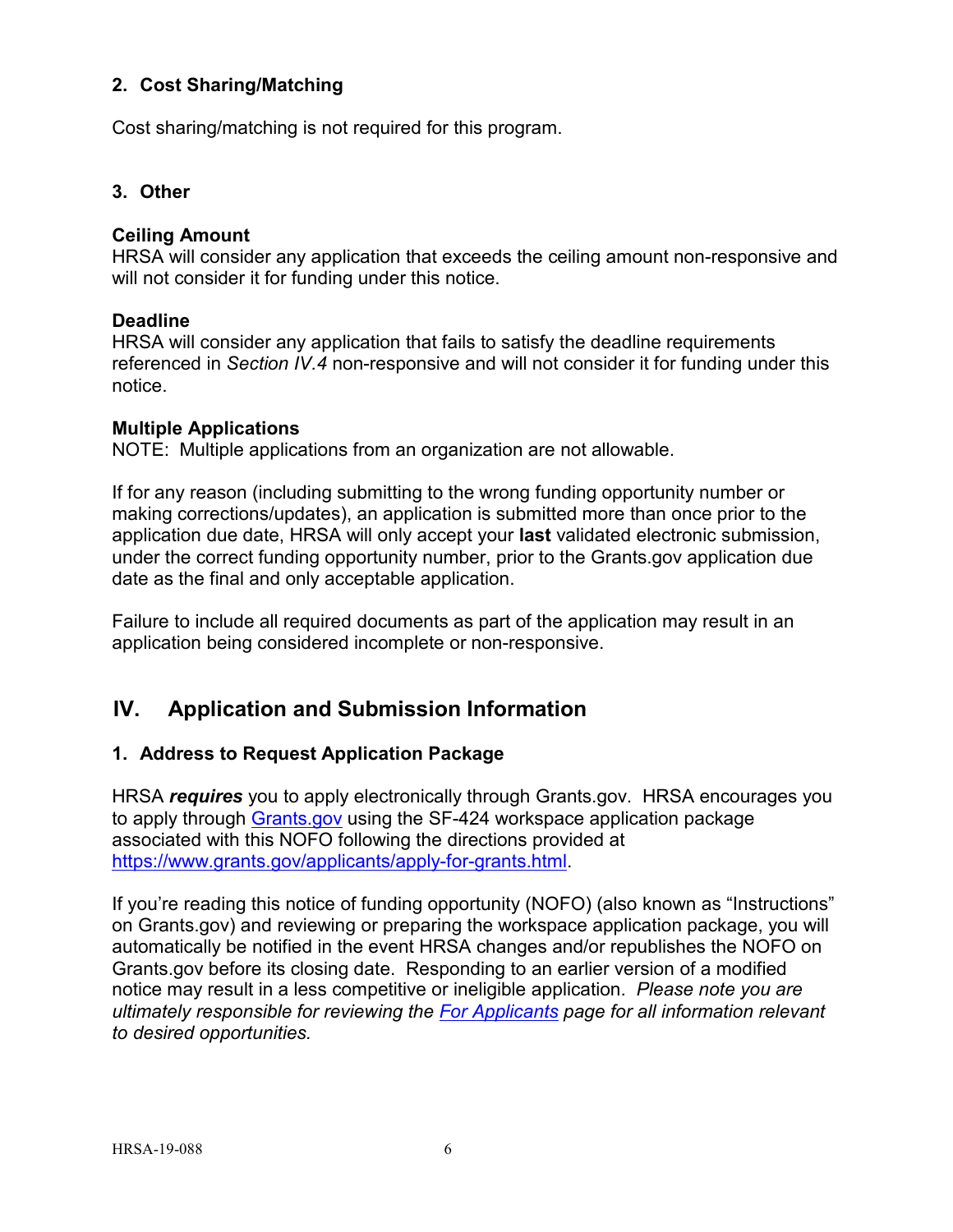## <span id="page-10-0"></span>**2. Content and Form of Application Submission**

Section 4 of HRSA's *SF-424 [Application Guide](http://www.hrsa.gov/grants/apply/applicationguide/sf424guide.pdf)* provides instructions for the budget, budget justification, staffing plan and personnel requirements, assurances, certifications, and abstract. You must submit the information outlined in the *[SF-424](http://www.hrsa.gov/grants/apply/applicationguide/sf424guide.pdf) [Application Guide](http://www.hrsa.gov/grants/apply/applicationguide/sf424guide.pdf)* in addition to the program specific information below. You are responsible for reading and complying with the instructions included in HRSA's *[SF-424](http://www.hrsa.gov/grants/apply/applicationguide/sf424guide.pdf) [Application Guide](http://www.hrsa.gov/grants/apply/applicationguide/sf424guide.pdf)* except where instructed in the NOFO to do otherwise. You must submit the applications in the English language and in terms of U.S. dollars (45 CFR § 75.111(a)).

See Section 8.5 of the *SF-424 [Application Guide](http://www.hrsa.gov/grants/apply/applicationguide/sf424guide.pdf)* for the Application Completeness Checklist.

## **Application Page Limit**

The total size of all uploaded files may not exceed the equivalent of **60 pages** when printed by HRSA. The page limit includes the abstract, project and budget narratives, attachments including biographical sketches (biosketches), and letters of commitment and support required in HRSA's *SF-424 [Application Guide](http://www.hrsa.gov/grants/apply/applicationguide/sf424guide.pdf)* and this NOFO. Standard OMB-approved forms that are included in the workspace application package do NOT count in the page limitation. Biographical Sketches **do** count in the page limitation. Indirect Cost Rate Agreement and proof of non-profit status (if applicable) do not count in the page limit. **We strongly urge you to take appropriate measures to ensure your application does not exceed the specified page limit.**

**Applications must be complete, within the specified page limit, and validated by Grants.gov under the correct funding opportunity number prior to the deadline to be considered under this notice.**

## **Debarment, Suspension, Ineligibility, and Voluntary Exclusion Certification**

- 1) The prospective recipient certifies, by submission of this proposal, that neither it nor its principals is presently debarred, suspended, proposed for debarment, declared ineligible, or voluntarily excluded from participation in this transaction by any federal department or agency.
- 2) Failure to make required disclosures can result in any of the remedies described in 45 CFR § 75.371, including suspension or debarment. (See also 2 CFR parts 180 and 376, and 31 U.S.C. 3321).
- 3) Where the prospective recipient is unable to attest to any of the statements in this certification, an explanation shall be included in Attachment 8: Other Relevant Documents.

See Section 4.1 viii of HRSA's *SF-424 [Application Guide](http://www.hrsa.gov/grants/apply/applicationguide/sf424guide.pdf)* for additional information on all certifications.

## **Program-Specific Instructions**

In addition to application requirements and instructions in Section 4 of HRSA's *[SF-424](http://www.hrsa.gov/grants/apply/applicationguide/sf424guide.pdf) [Application Guide](http://www.hrsa.gov/grants/apply/applicationguide/sf424guide.pdf)* (including the budget, budget justification, staffing plan and personnel requirements, assurances, certifications, and abstract), include the following: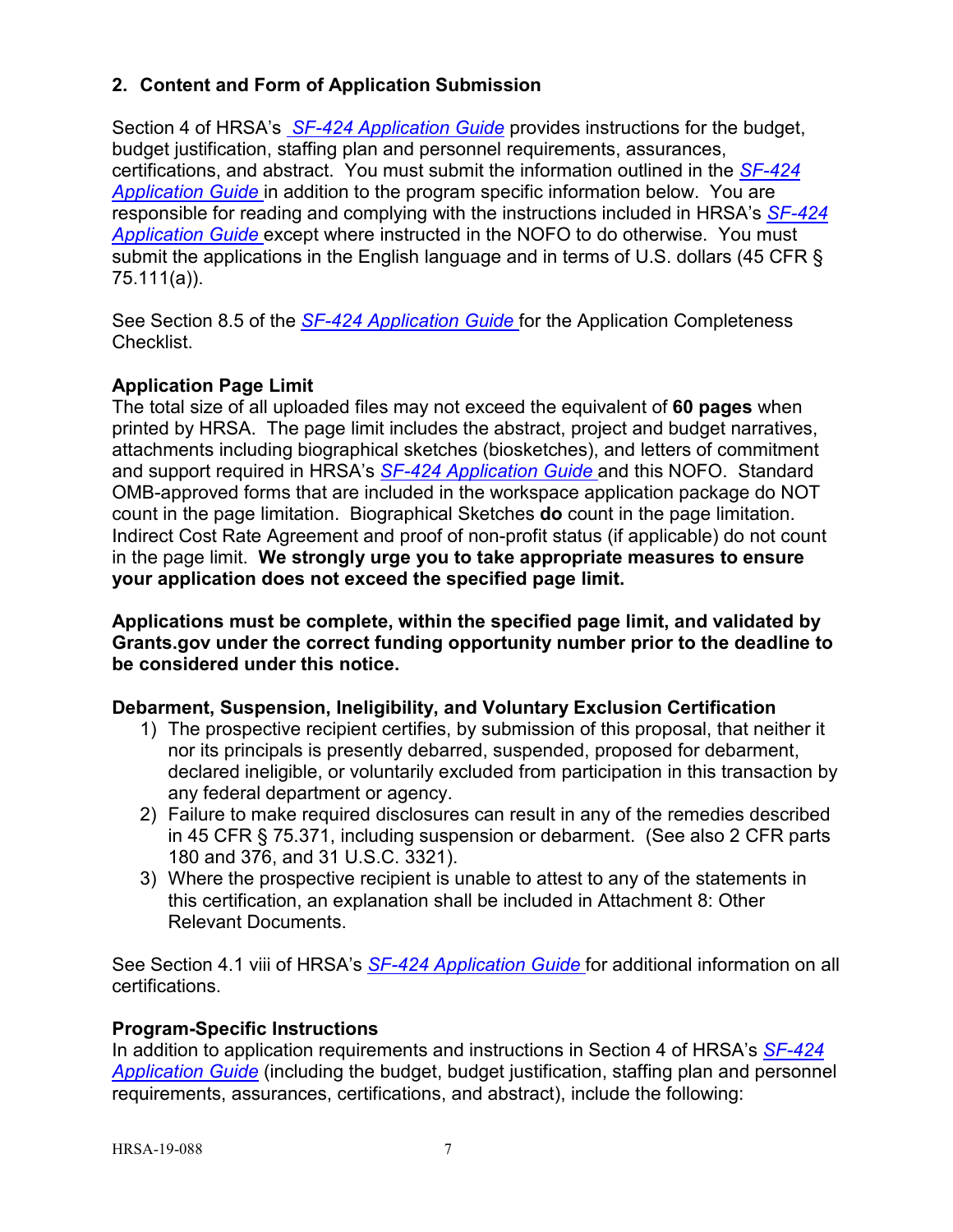## <span id="page-11-0"></span>*i. Project Abstract*

See Section 4.1.ix of HRSA's *SF-424 [Application Guide.](http://www.hrsa.gov/grants/apply/applicationguide/sf424guide.pdf)*

The Abstract must include:

- 1. A brief overview of the project as a whole;
- 2. Specific, measurable objectives that the project will accomplish; and
- 3. How the proposed project for which funding is requested will be

accomplished, i.e., the "who, what, when, where, why and how" of a project.

## <span id="page-11-1"></span>*ii. Project Narrative*

This section provides a comprehensive framework and description of all aspects of the proposed project. It should be succinct, self-explanatory, consistent with forms and attachments, and well organized so that reviewers can understand the proposed project.

Successful applications will contain the information below. Please use the following section headers for the narrative:

*PURPOSE AND NEED -- Corresponds to Section V's Review Criterion #1*

You must include a brief statement of the purpose of the proposed project and clearly identify specific goals and objectives.

This section should provide an overview of the health care and health workforce needs of the geographical area/community to be served, but should primarily focus on the needs of the facility(s) in order to develop a successful, new rural residency program or RTT.

This section must include:

- A description of the geographic area and demographics of the population(s) who will benefit from the proposed rural residency program or RTT. Include information on social determinants of health, health disparities, barriers to access and care, and any other unmet needs. Indicate the presence of Medically Underserved Communities (MUC) and/or HPSAs;
- A description of the rural health care delivery system and a detailed description of what the specific needs of facility(s) are to host the rural residency program or RTT.
- Current (within 3 years) information and data demonstrating primary care or mental health physician shortages in your service area and identify specific reasons for this shortage; and
- A description of how the rural residency program or RTT will help address the needs of the community.
- A description of any progress that has already been made towards developing a rural residency program or RTT.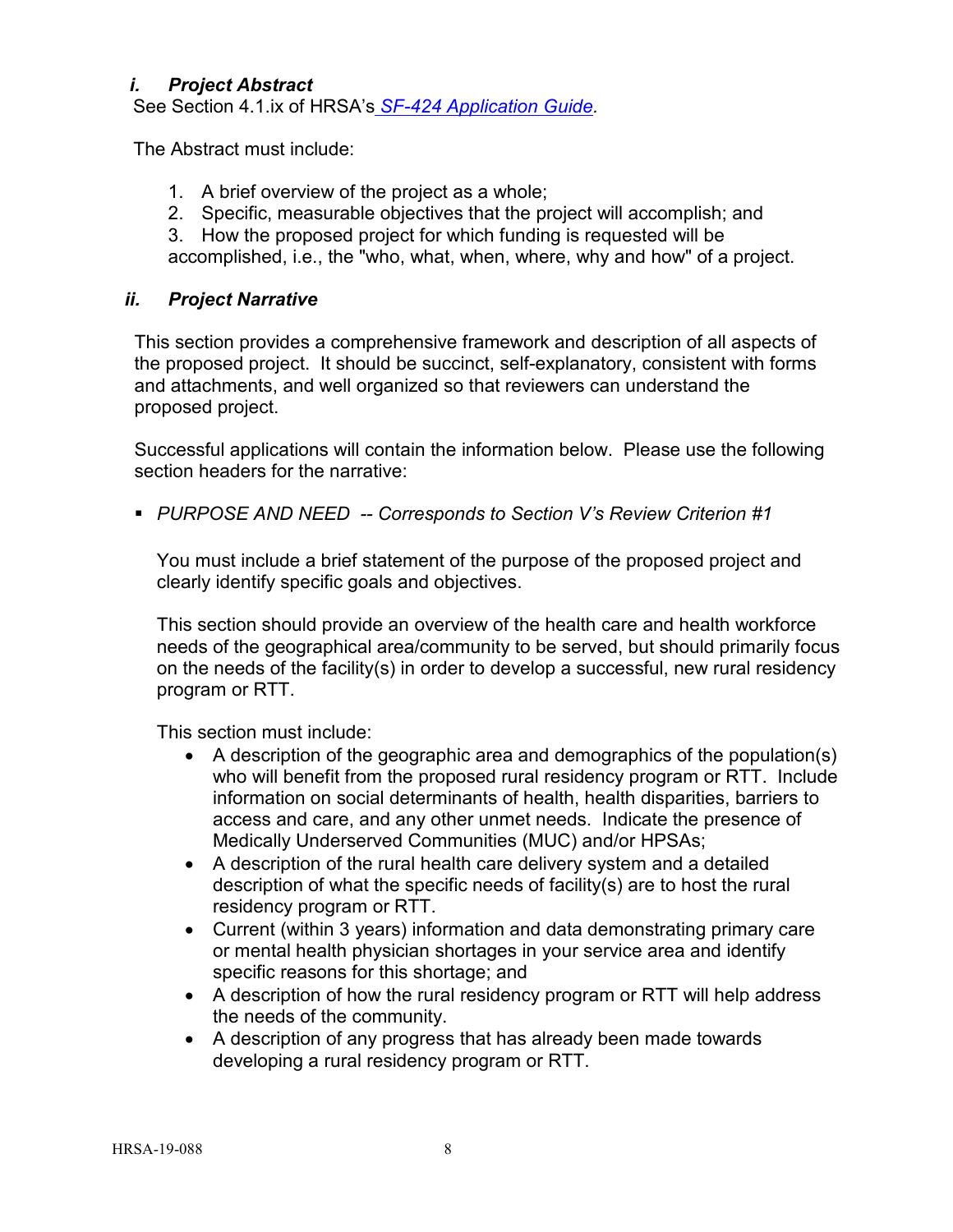- *RESPONSE TO PROGRAM PURPOSE -- This section includes three sub-sections — (a) Work Plan; (b) Methodology/Approach; and (c) Resolution of Challenges—all of which correspond to Section V's Review Criteria #2 (a), (b), and (c).*
- *(a) WORK PLAN -- Corresponds to Section V's Review Criterion #2 (a).*

You must provide a detailed work plan that demonstrates your experience implementing a project of the proposed scope (a sample work plan can be found here: [http://bhw.hrsa.gov/grants/technicalassistance/workplantemplate.docx\)](http://bhw.hrsa.gov/grants/technicalassistance/workplantemplate.docx). You must:

- Describe the activities or steps you will use to achieve each of the objectives proposed during the entire period of performance identified in the Methodology section;
- Describe the timeframes, deliverables, and key partners required during the grant period of performance to address each of the needs described in the Purpose and Need section;
- Explain how the work plan is appropriate for the program design and how the targets fit into the overall timeline of grant implementation;
- Identify meaningful support and collaboration with key stakeholders in planning, designing and implementing all activities, including development of the application and, further, the extent to which these contributors reflect the cultural, racial, linguistic and/or geographic diversity of the populations and communities served; and
- If funds will be sub-awarded or expended on contracts, describe how your organization will ensure these fund distributions are properly documented.
- *(b) METHODOLOGY/APPROACH -- Corresponds to Section V's Review Criterion #2 (b).*

Propose methods that will be used to address the stated needs and how these will achieve identified goals and objectives. Clearly specify how the proposed methods will overcome each of the needs and any challenges and barriers identified in the 'Purpose and Need' section.

This section must include how you will achieve:

- 1) Program accreditation as per ACGME requirements. Applicants must describe:
	- Clinical capacity to meet ACGME requirements including sufficient numbers of dedicated, supervisory faculty, adequate patient care volume, and appropriate resident training time in relevant medical specialties and subspecialties. This capacity may be achieved through work with partner organizations. In this case, letters of agreement should be provided in Attachment 3;
	- The capacity of the organization to meet the sponsoring institution requirements;
	- A plan to recruit and develop faculty, including required specialty faculty for the residency specialty, to meet ACGME requirements;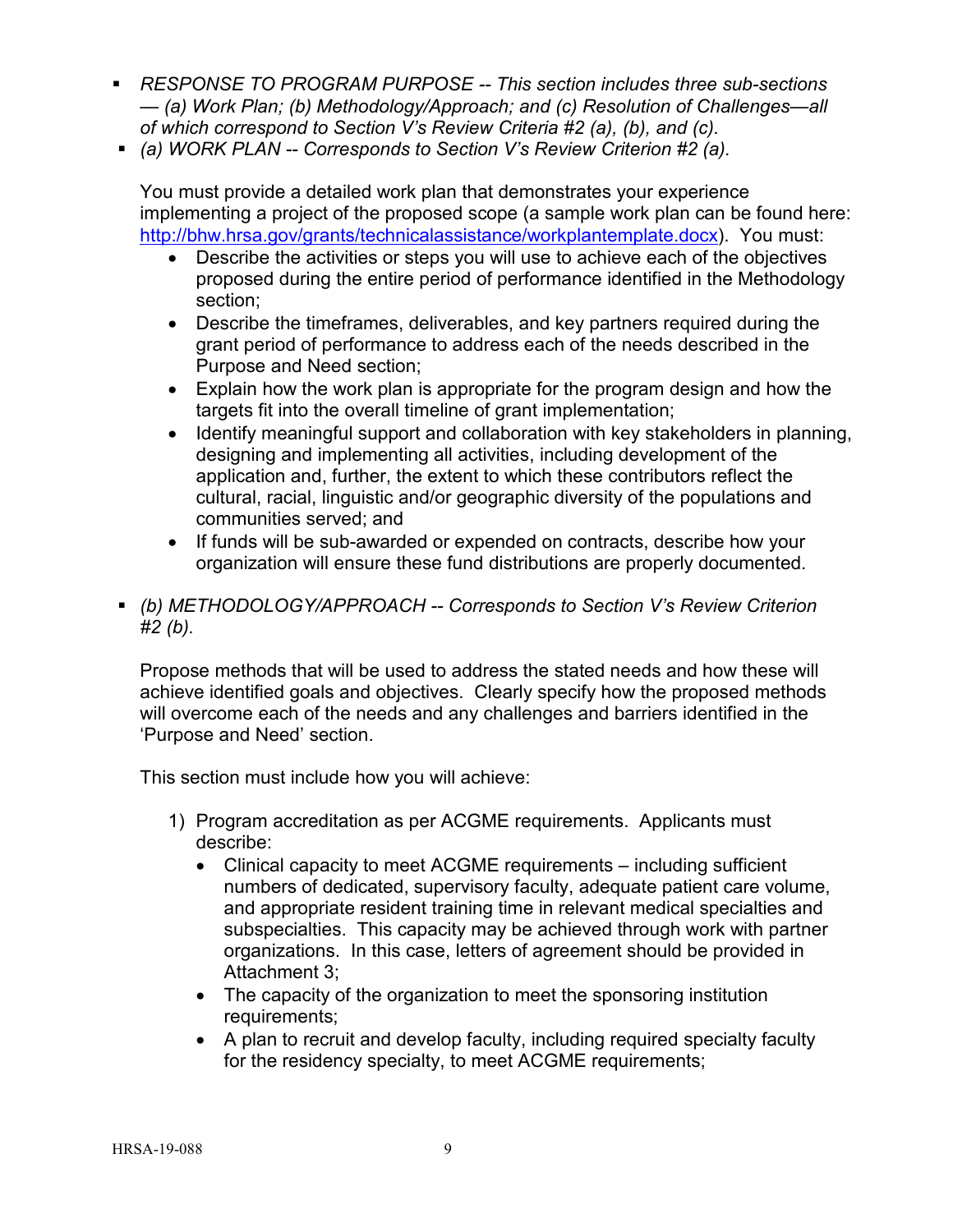- Current organizational structures and a plan to meet ACGME requirements. This can include acquiring access to electronic health records, library services, learning management systems, etc.; and
- The planned training curriculum, including any plans to:
	- o incorporate inter-professional training and development;
	- o ensure a high quality educational program, leading to successful board certification of graduates and readiness for clinical practice following completion of training; and
	- o address topics such as provision of culturally and linguisticallyappropriate care, and addressing the health care needs (and health disparities) of the safety net and patients from rural and remote areas.
- 2) Recruitment of a cohort of residents by the end of the period of performance and in line with the academic year. The new rural residency program or RTT developed through the support of this grant must begin training its first class of residents no later than the academic year immediately following the end of the RRPD period of performance. Applicants must describe:
	- A plan to recruit and support a diverse cohort of high quality residents;
	- A plan to recruit and train at least the minimum number of residents required to achieve and maintain accreditation.
	- A plan to promote retention of rural residency program or RTT graduates in practice within rural communities.
- 3) A plan to track residents' career outcomes after graduation from the rural residency program or RTT for a period of at least 5 years. Applicants must describe a plan for tracking the career outcomes of their rural residency program or RTT graduates, including retention in primary care and practice in rural and other underserved areas and other key career outcomes (e.g., practice location, patient population served, service time committed to the care of safety net patients, part-/full-time practice status, services offered). This graduate tracking plan should be equipped with the ability to accurately collect NPI and report data relative to the practice location, specialty area, and other descriptive information about the practice characteristics of residency graduates. While developing or leveraging a previously existing graduate tracking system may be required, the actual tracking of graduate practice characteristics is not funded under this funding opportunity, as the period of performance ends prior to the expected graduation of any residents.

In addition, applicants must:

- Describe innovative approaches and include any emerging patient care or health care delivery strategies such as implementation of patient centered medical homes that would improve the quality of residency training; and
- Include any unique characteristics of the program being proposed and experiences these will provide to residents, particularly ways the proposed program would integrate interprofessional education and practice, oral health, and/or mental health and substance use disorders training and care delivery.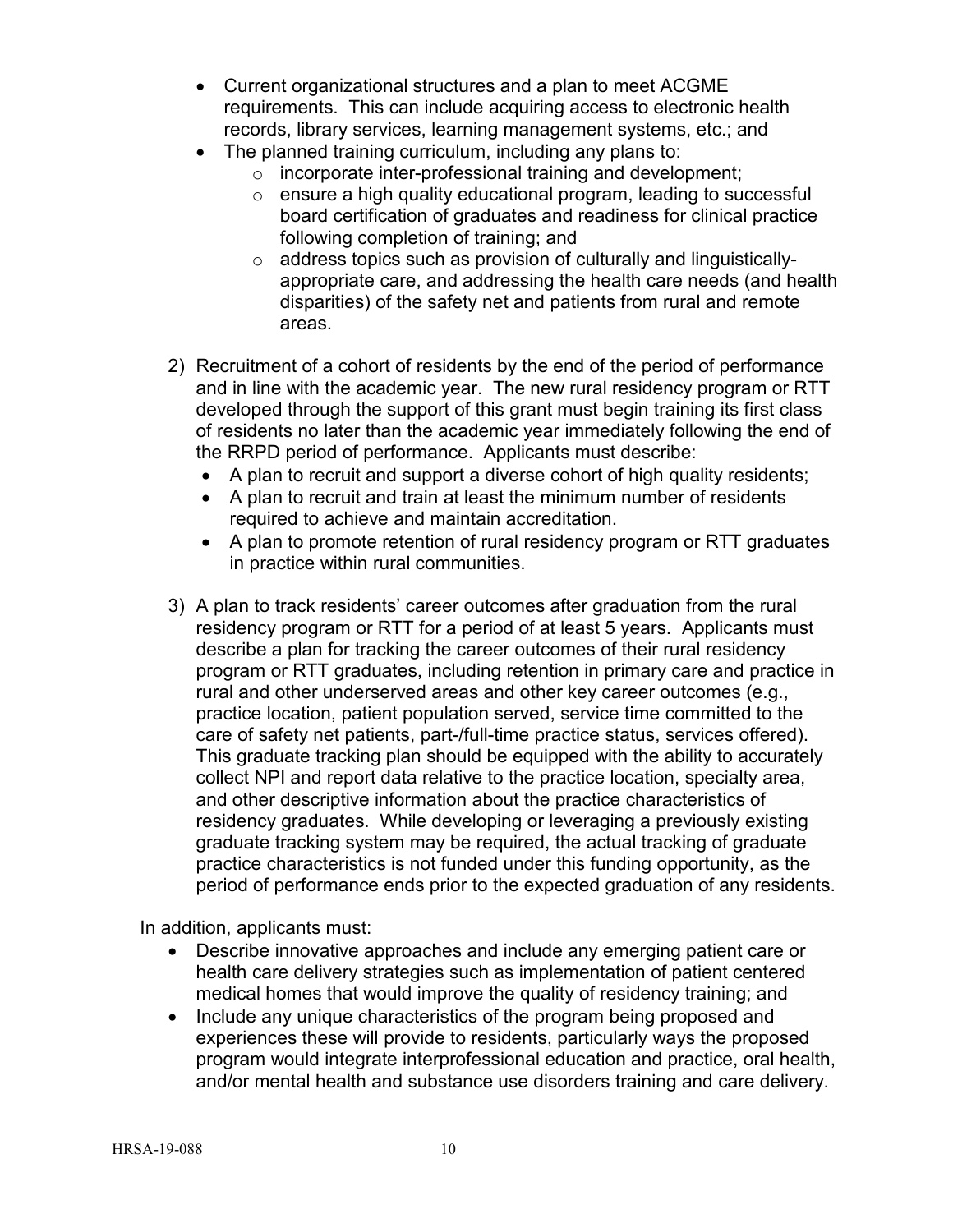*(c) RESOLUTION OF CHALLENGES -- Corresponds to Section V's Review Criterion #2 (c)* 

Describe barriers and challenges to developing a rural residency program or RTT in the area of service and how your proposal will address these. Rural residency programs and RTTs face unique challenges and barriers not experienced by urban programs. Common challenges often include having sufficient community-based specialty and subspecialty preceptors willing to sponsor residents for educational/clinical rotations, or ensuring residents will encounter a high enough volume of patients as is required for accreditation.

Discuss any additional challenges both internal and external to your organization that may directly or indirectly affect development of the program. Provide details of how these will be resolved. Also, discuss challenges and resolutions to incorporating inter-professional health care approaches and developing a diverse cohort of high quality residents.

Applicants are encouraged to utilize the resources and support of the RRPD-TA center to address barriers and challenges during the application phase. Awardees are required to work with the RRPD-TA center to achieve the goals of the RRPD award.

- *IMPACT -- This section includes two sub-sections— (a) Evaluation and Technical Support Capacity; and (b) Project Sustainability—both of which correspond to Section V's Review Criteria #3 (a) and (b).*
- *(a) EVALUATION AND TECHNICAL SUPPORT CAPACITY -- Corresponds to Section V's Review Criterion #3 (a)*

Prior to the end of the period of performance, awardees must report on the following outputs. Please provide anticipated values for these outputs in your application:

- Number of newly established rural residency programs or RTTs;
- Number of residents each rural residency program or RTT can support at the onset, and the longer-term goal for rural residency program or RTT size;
- Number and type of newly established or existing clinical training sites for residents;
- Number of faculty and staff trained to teach, support and administer the curriculum at each rural residency program or RTT site; and
- Number and type of newly established or existing partnerships that support the rural residency program or RTT at each site.

By the end of the period of performance, awardees must also submit:

- Documentation of ACGME accreditation status and plans for future accreditation review and status maintenance; and
- Detailed professional certification, training profile, and planned time dedicated to residency supervision and training of rural residency program or RTT leadership (Program Directors/Associate and Assistant Program Directors)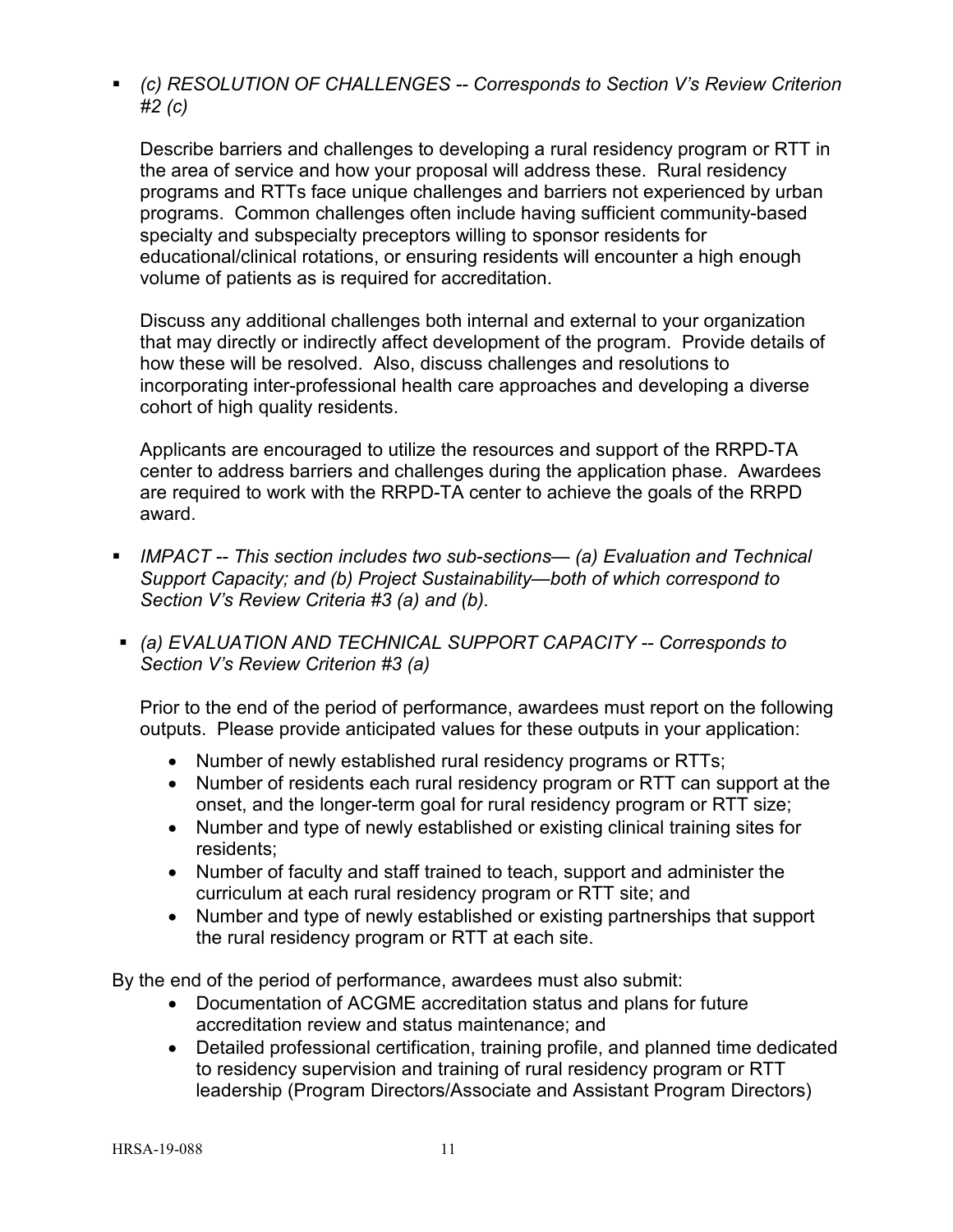and Key Clinical Faculty, in line with the current ACGME accreditation requirements for these positions.

You must describe the plan for program performance evaluation to meet these requirements. The program performance evaluation must monitor ongoing processes and progress toward meeting goals and objectives of the project. Include descriptions of the inputs (e.g., key evaluation staff and organizational support, collaborative partners, budget, and other resources); key processes; variables to be measured; expected outcomes of the funded activities; and a description of how all key evaluative measures will be reported. (In Attachment 2, you must submit a complete staffing plan and job descriptions for key personnel. Bio sketches of Key Personnel should be uploaded in the SF-424 R&R Senior/Key Person Profile form). You must demonstrate evidence that the evaluative measures selected will be able to assess: 1) the extent to which the program objectives have been met, and 2) the extent to which these can be attributed to the project.

 *(b) PROJECT SUSTAINABILITY -- Corresponds to Section V's Review Criterion #3 (b)*

Applicants must propose a plan for rural residency program or RTT sustainability beyond the RRPD period of performance covered by this funding opportunity. Awardees will be expected to arrange for a sustainable funding mechanism to support the costs of training new residents following the development of an accredited rural residency program or RTT. Health care sites sponsoring new rural residency programs or RTTs through this grant program must additionally have a strong, long-term outlook in regard to their financial stability. The application must speak at least broadly to this institutional financial outlook.

You must clearly describe a plan for supporting the costs of your rural residency program or RTT, any foreseeable challenges and barriers to your proposed sustainability plan, and how you will address these challenge and barriers. Several options that residency programs and RTTs currently employ for ongoing funding are delineated below. You must include all required documentation, as described below, to demonstrate the feasibility of your sustainability plan.

**To propose any option that relies on Medicare GME payments (Options 1, 2, or 3), you must be a rural hospital in accordance with CMS's definition of "rural" and plan to train residents in a program that is new for Medicare payment purposes.** Medicare does not allow costs borne by non-hospital entities (medical schools, clinics, and grants, local governments) to then be shifted to a hospital that, in turn, would seek to receive reimbursement from Medicare for those costs originally not supported by Medicare. For example, if a medical school receives a grant, the medical school cannot pass the cost of resident training onto the hospital, with the hospital then claiming those costs on the Medicare cost report. However, Medicare does provide that if a grant goes directly to a hospital, it is considered hospital costs, and there is no concern of replacing community support. Therefore, to ensure applicants are able to receive Medicare GME payments, only rural hospitals are eligible if proposing Medicare GME payments for a new residency training program as their sustainability plan. For more information about rural and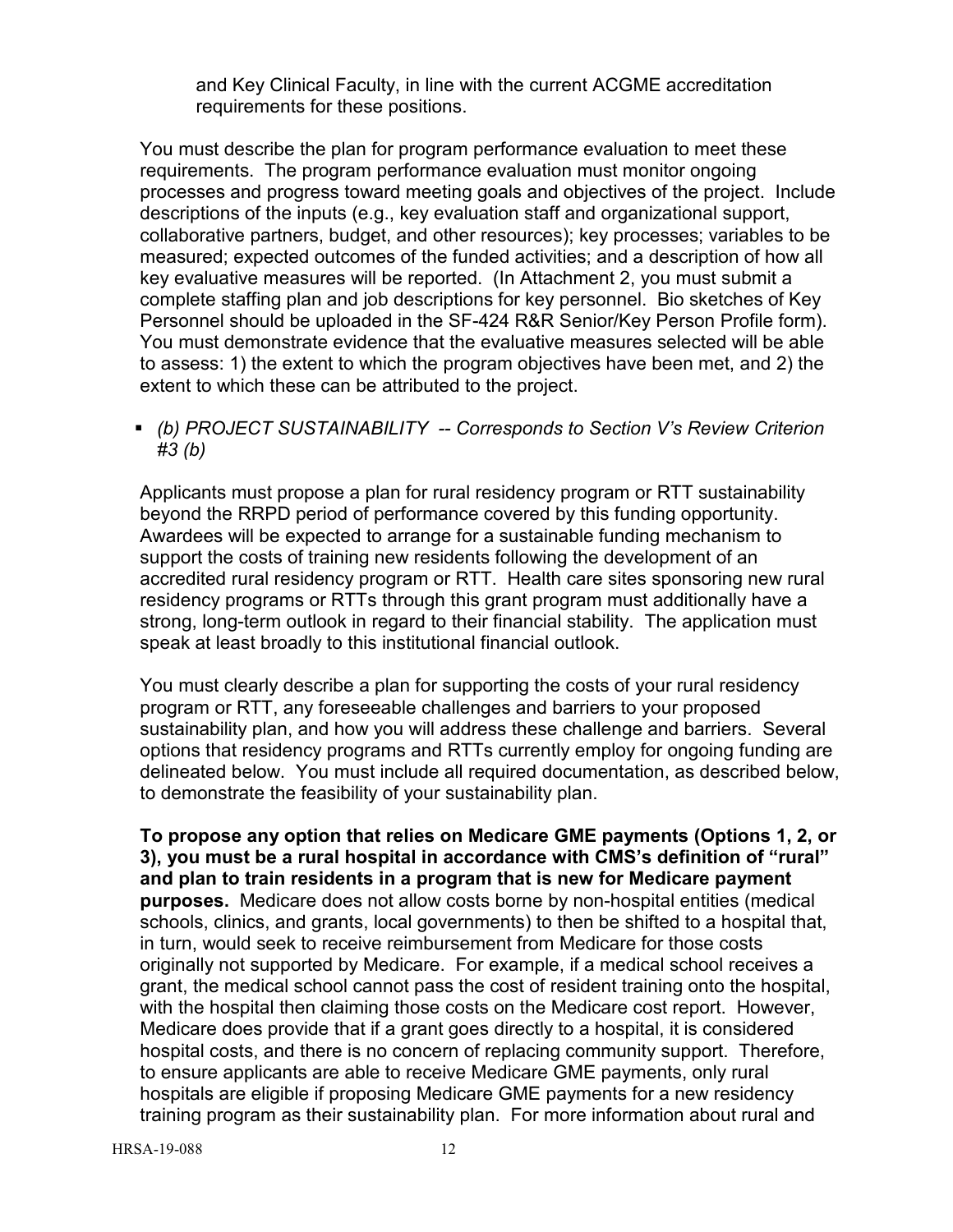new medical residency training program eligibility, please see Section I (2) Program Definitions.

For Options 1, 2, and 3, you must provide documentation in Attachment 5 that the area in which the hospital is physically located is considered a rural hospital in accordance with CMS's definition of "rural" for the purposes of the IPPS wage index. To determine if a hospital is located in a county that is rural for CMS IPPS wage index purposes, refer to the FY 2019 ["County to CBSA Crosswalk File and Urban](https://www.cms.gov/Medicare/Medicare-Fee-for-Service-Payment/AcuteInpatientPPS/FY2018-IPPS-Final-Rule-Home-Page-Items/FY2018-IPPS-Final-Rule-Data-Files.html?DLPage=1&DLEntries=10&DLSort=0&DLSortDir=ascending)  [CBSAs and Constituent Counties for Acute Care Hospitals File"](https://www.cms.gov/Medicare/Medicare-Fee-for-Service-Payment/AcuteInpatientPPS/FY2018-IPPS-Final-Rule-Home-Page-Items/FY2018-IPPS-Final-Rule-Data-Files.html?DLPage=1&DLEntries=10&DLSort=0&DLSortDir=ascending) that is available on the <u>FY 2019 IPPS Final Rule Homepage</u>.<sup>[8](#page-16-0)</sup> It is important to note that for hospitals that have been reclassified as rural, they are rural for indirect medical education (IME) but not direct graduate medical education (DGME).

**Option 1: Establishing a Medicare Resident FTE Cap.** Medicare provides payments to hospitals to support the IME and DGME costs of residency training programs. Both IME and DGME payments are calculated based in part on the number of full time equivalent (FTE) residents a hospital trains. The Balanced Budget Act (BBA) of 1997 established a limit on the number of allopathic and osteopathic FTE residents for which each hospital can receive IME and DGME payment. This limitation, one for IME and one for DGME, is based on the number of such FTE residents the hospital trained in its most recent cost report ending on or before December 31, 1996. It is referred to as the "1996 Base Year Resident Cap." Hospitals that have not established a Medicare resident FTE cap, may establish caps by training residents in a new allopathic or osteopathic residency training program(s).

In addition, applicants should consider that the DGME payment is based in part on a hospital-specific Per Resident Amount (PRA). Establishment of a hospital's PRA is triggered when the hospital trains a resident or residents in an approved GME program for the first time, regardless of whether those residents are part of a new approved program or an existing approved program, regardless of whether or not the hospital is the sponsor of the approved program, and regardless of whether or not the hospital incurs costs for the resident(s). **This option is focused on supporting new residency programs associated with rural hospitals that have not yet triggered their PRA and do not yet have FTE resident caps set.** To demonstrate that the PRA has not yet been triggered, rural hospitals must demonstrate that no prior residency training has taken place in their hospital.

**No Prior Training:** If planning to establish a new Medicare resident FTE cap at your hospital, you must provide a letter from the hospital's Chief Executive Officer or other responsible leadership stating that the hospital has not hosted pre-planned and scheduled residency training in past cost reporting periods that have been settled, but are still within the 3-year reopening period, and that the hospital does not have a previously set Medicare resident FTE caps. Applicants should be able to determine that no previous caps have been set and no prior residents have been

<span id="page-16-0"></span><sup>&</sup>lt;sup>8</sup> For other facilities not seeking Medicare GME funding, more information about the definition of rural for the eligibility of this grant can be found at: [ftp://ftp.hrsa.gov/ruralhealth/Eligibility2005.pdf.](ftp://ftp.hrsa.gov/ruralhealth/Eligibility2005.pdf) To determine if a specific geographical area is considered rural according to HRSA's definition, go to [http://datawarehouse.hrsa.gov/RuralAdvisor/RuralHealthAdvisor.aspx\)](http://datawarehouse.hrsa.gov/RuralAdvisor/RuralHealthAdvisor.aspx)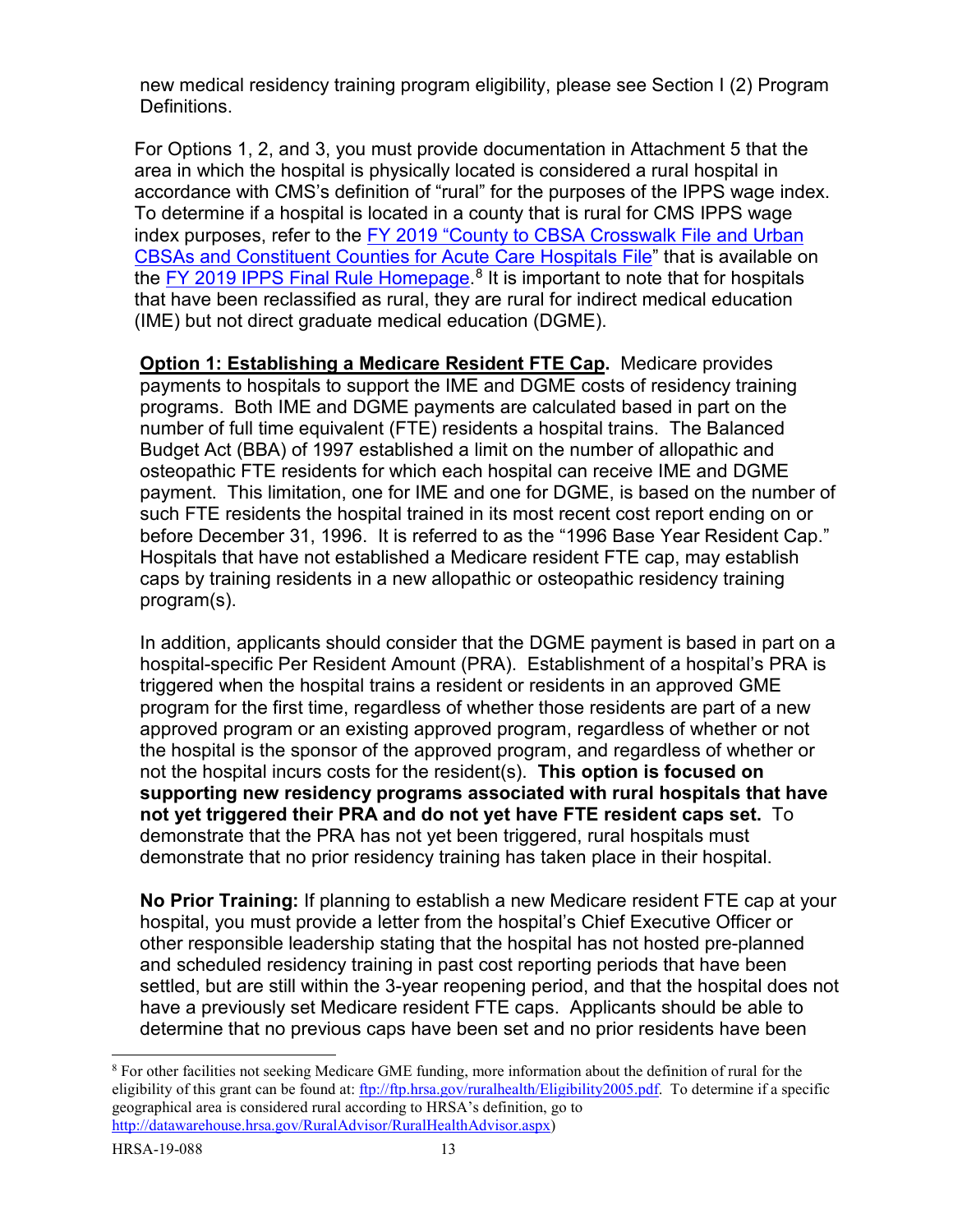trained through a careful examination of past cost reports since 1996. This information should be included in Attachment 6.

An online [Rural GME Analyzer](https://datawarehouse.hrsa.gov/tools/hdwreports/Filters.aspx?id=462) tool examining publicly available CMS cost reports for prior resident training is available. This tool is provided as a starting point for potential applicants. Applicants should review their own CMS cost reports from 1996 and onward.

**Option 2: Rural Hospital "New" Residency Program.** Rural hospitals that already have IME and DGME FTE resident caps from a previous accredited program may also receive an increase to their resident caps any time they participate in training allopathic or osteopathic residents in new programs. A rural hospital may be eligible to receive an increase in their resident cap if they start a new medical residency training program in a specialty that has not previously trained in the rural hospital. For example, a rural hospital with an established Family Medicine residency program may be eligible for an increase in their resident cap if they start training residents in a new psychiatry program.

CMS defines a new medical residency program as "a medical residency that receives initial accreditation by the appropriate accrediting body or begins training residents on or after January 1, 1995." In evaluating whether a program is truly new, CMS will consider whether the program existed previously at another hospital and other supporting factors such as whether there are new program directors, new teaching staff, and whether there are new program year one residents training in the program without previous training experience in the residency program specialty. (CMS's criteria for determining if a program is new are in the August 27, 2009 Federal Register, page 43908: [http://www.gpo.gov/fdsys/pkg/FR-2009-08-](http://www.gpo.gov/fdsys/pkg/FR-2009-08-27/html/E9-18663.htm) [27/html/E9-18663.htm.](http://www.gpo.gov/fdsys/pkg/FR-2009-08-27/html/E9-18663.htm)) No cap increases are provided when a rural hospital expands the number of FTE residents it is training in an existing program or if an existing residency program is transferred to a new training site.

**Option 3: Rural Training Tracks**. There exists some flexibility for urban hospitals to expand their existing Medicare resident FTE caps through the creation of a separately accredited RTT, as specified in the 1999 Balanced Budget Refinement Act. Under this flexibility, urban hospitals may expand their FTE Resident Cap to accommodate additional residents designated to train in an RTT. Rural hospitals are not eligible for this cap expansion and are only able to receive additional FTE resident cap slots if the RTT is a brand new program in their hospital as described in Options 1 and 2, above.

Rural hospitals looking to apply as a new RTT site must include letters of agreement in Attachment 7 from the hospitals with whom they will partner in establishing their proposed RTT.[9](#page-17-0) Urban hospitals with existing or previous RTT programs in a

<span id="page-17-0"></span> <sup>9</sup> Section (k) of 42 CFR, §413.79 indicates that urban hospitals may expand their FTE residency cap to accommodate their rural training tracks. Residents training in rural track programs: Subject to the provisions of 413.81, an urban hospital that establishes a new residency program, or has an existing residency program with rural track (or an integrated rural track) may include in its FTE count residents in those rural tracks, in addition to the residents subject to its FTE cap specified under paragraph (c) of this section. An urban hospital with a rural track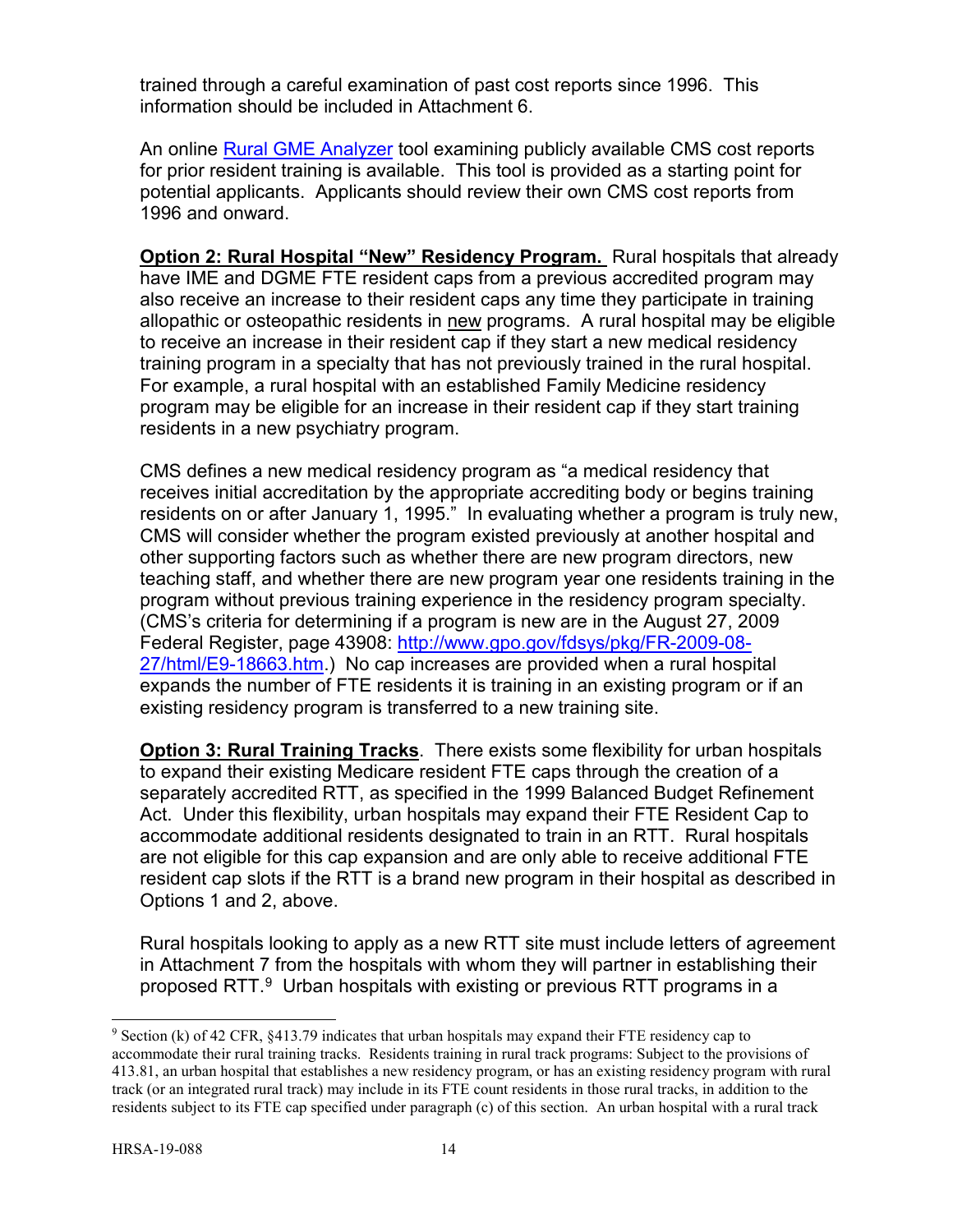specialty will not qualify for expanded Medicare resident FTE caps when starting a new RTT in the same residency specialty. Therefore, if you pursue this option, you must provide documentation in Attachment 7 from the current accrediting body of any previously existing or current physician residency training programs indicating that the urban hospital did not or does not have an RTT in the specialty proposed in the project narrative. More information on RTTs is available at: [https://rttcollaborative.net/rural-programs.](https://rttcollaborative.net/rural-programs)

**Option 4: Other public or private funding.** Rural residency programs or RTTs may be supported by funds from sources other than Medicare. Examples include funding from the Department of Veterans Affairs, Indian Health Service, Medicaid, state, or other public and private funding. Eligible applicants for Option 4 include schools of allopathic medicine or osteopathic medicine and community-based ambulatory settings, in addition to hospitals. If you propose this option, you must clearly describe the funding mechanism; application process (competitive vs. noncompetitive), how your program qualifies for the funding; the anticipated award date and the expected duration and availability of the funding. If you propose private funding for ongoing support of your residency program, you must provide a letter of agreement from the funder in Attachment 7.

| <b>Sustainability Options and Required Documents</b>                                                               |                          |                                                                                                                                                                                                                                                                                                                                                                                  |                          |
|--------------------------------------------------------------------------------------------------------------------|--------------------------|----------------------------------------------------------------------------------------------------------------------------------------------------------------------------------------------------------------------------------------------------------------------------------------------------------------------------------------------------------------------------------|--------------------------|
|                                                                                                                    |                          |                                                                                                                                                                                                                                                                                                                                                                                  | <b>Required Document</b> |
|                                                                                                                    | <b>Eligible Entities</b> | <b>Attachment 6</b>                                                                                                                                                                                                                                                                                                                                                              | <b>Attachment 7</b>      |
| <b>Option 1: Rural</b><br><b>Hospital</b><br><b>Establishing New</b><br><b>Medicare Resident</b><br><b>FTE Cap</b> | <b>Rural Hospital</b>    | Letter from the<br><b>Hospital CEO</b><br>stating: $a)$ the<br>hospital has not<br>hosted pre-planned<br>and scheduled<br>residents training in<br>past cost reports<br>that are settled but<br>within the 3-year<br>reopening periods;<br>and b) the hospital<br>does not have<br>previously set<br>Medicare resident<br>FTE caps or<br>previously triggered<br><b>DGME PRA</b> |                          |
| <b>Option 2: Rural</b><br><b>Hospital "New"</b><br><b>Residency</b><br>Program                                     | <b>Rural Hospital</b>    |                                                                                                                                                                                                                                                                                                                                                                                  |                          |

residency program may count residents in those rural tracks up to rural track FTE limitation if the hospital complies with the conditions specified in paragraphs  $(k)$  (2) through  $(k)$  (7) of this section.

 $\overline{a}$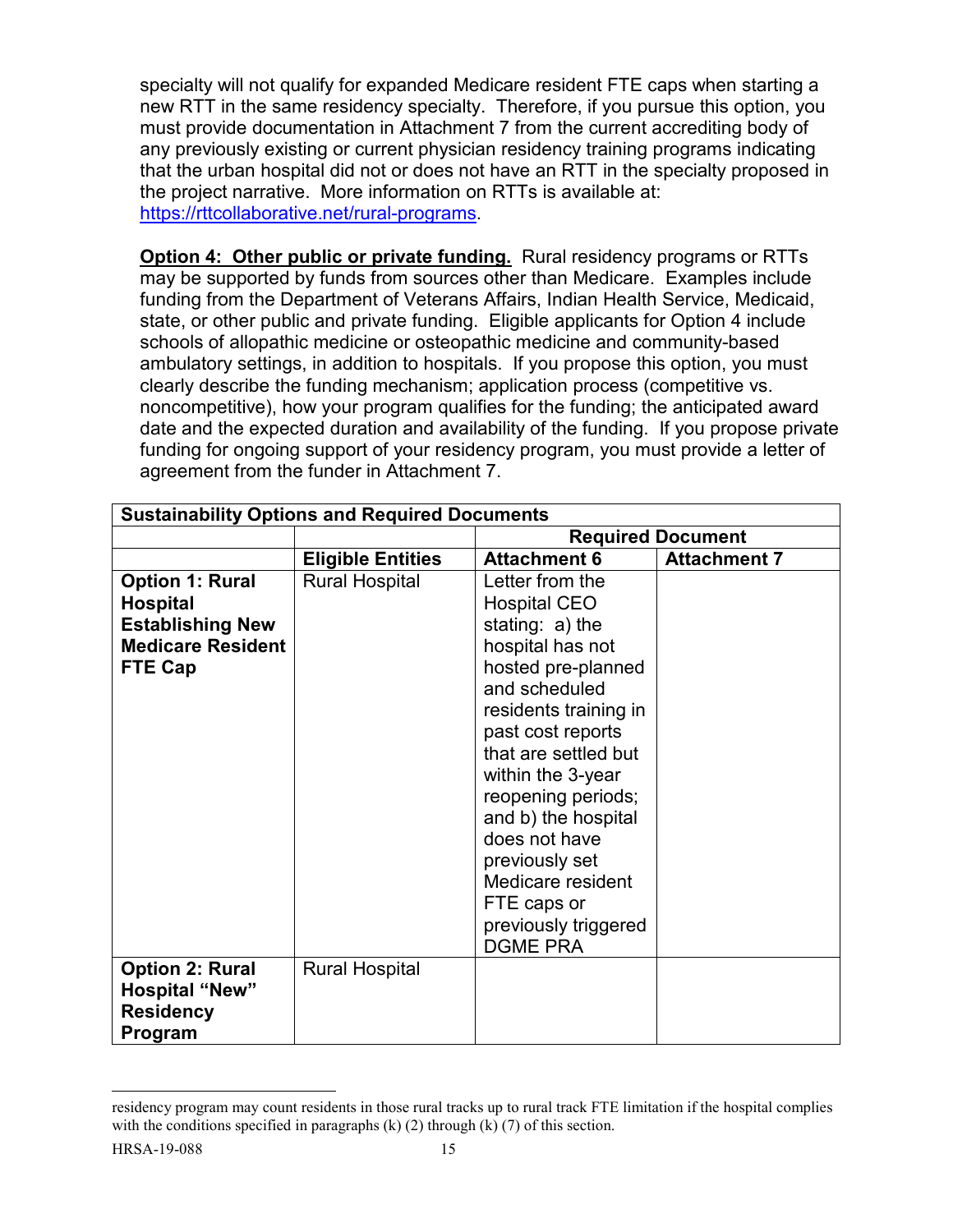| <b>Option 3: Rural</b><br><b>Training Track</b>                      | <b>Rural Hospital</b>                                                                                                                                                                                                                                   | Letter from the<br><b>Hospital CEO</b><br>stating: a) the<br>hospital has not<br>hosted pre-planned<br>and scheduled<br>residents training in<br>past cost reports<br>that are settled but<br>within the 3-year<br>reopening periods;<br>and b) the hospital<br>does not have a<br>previously set<br>Medicare resident<br>cap | Documentation of<br>geographically rural<br>location for CMS<br>purposes; and<br>documentation of<br>no previous or<br>existing RTT in the<br>planned specialty of<br>your RTT program |
|----------------------------------------------------------------------|---------------------------------------------------------------------------------------------------------------------------------------------------------------------------------------------------------------------------------------------------------|-------------------------------------------------------------------------------------------------------------------------------------------------------------------------------------------------------------------------------------------------------------------------------------------------------------------------------|----------------------------------------------------------------------------------------------------------------------------------------------------------------------------------------|
| <b>Option 4: Other</b><br><b>Public or Private</b><br><b>Funding</b> | Rural Hospital,<br>rural community-<br>based ambulatory<br>patient care center,<br>school of allopathic<br>medicine or<br>osteopathic<br>medicine, or a<br>public or private<br>non-profit entity<br>capable of carrying<br>out the grant<br>activities |                                                                                                                                                                                                                                                                                                                               | Letters of<br>agreement from<br>public or private<br>funding sources                                                                                                                   |

## *ORGANIZATIONAL INFORMATION, RESOURCES AND CAPABILITIES -- Corresponds to Section V's Review Criterion #4*

Succinctly describe your capacity to effectively manage the programmatic, fiscal, and administrative aspects of the proposed project. Provide information on your organization's current mission and structure, including an organizational chart, relevant experience, and scope of current activities, and describe how these elements all contribute to the organization's ability to conduct the program requirements and meet program expectations. (A project organizational chart is requested in Section IV.2.v, Attachment 4.) Discuss how the organization will follow the approved plan, as outlined in the application, properly account for the federal funds, and document all costs so as to avoid audit findings. Describe how the unique needs of target populations of the communities served are routinely assessed and improved.

The staffing plan and job descriptions for key faculty/staff must be included in Attachment 2 (Staffing Plan and Job Descriptions for Key Personnel). However, the biographical sketches must be uploaded in the SF-424 RESEARCH & RELATED Senior/Key Person Profile form that can be accessed in the Application Package under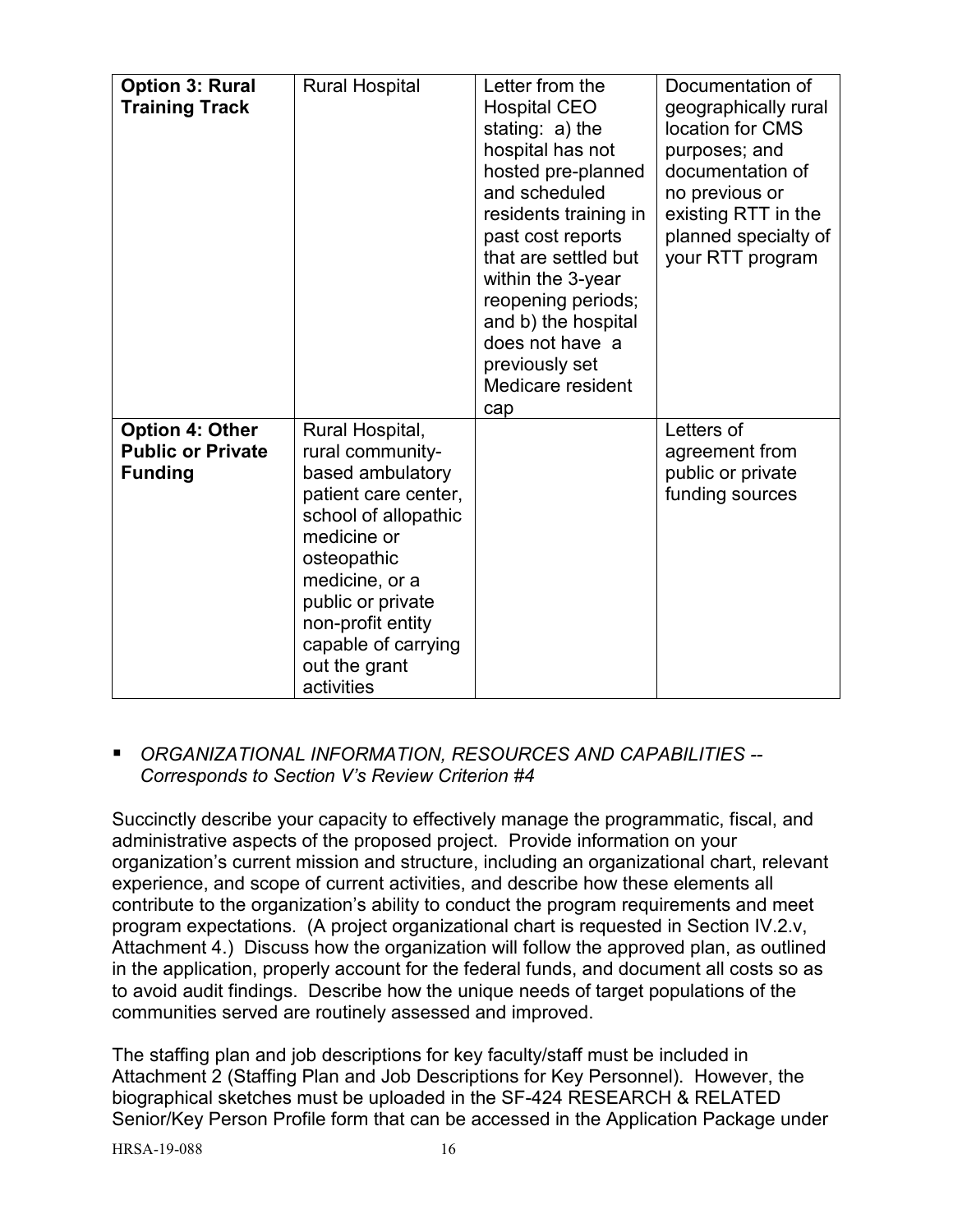"Mandatory." Include biographical sketches for persons occupying the key positions, not to exceed TWO pages in length each. In the event that a biographical sketch is included for an identified individual who is not yet hired, please include a letter of commitment from that person with the biographical sketch. When applicable, biographical sketches should include training, language fluency, and experience working with diverse populations that are served by their programs

Biographical sketches, not exceeding two pages per person, should include the following information:

- Senior/key personnel name
- Position Title
- Education/Training beginning with baccalaureate or other initial professional education, such as nursing, including postdoctoral training and residency training if applicable:
	- o Institution and location
	- o Degree (if applicable)
	- o Date of degree (MM/YY)
	- o Field of study
- *Section A (required)* **Personal Statement.** Briefly describe why the individual's experience and qualifications make him/her particularly well-suited for his/her role (e.g., PD/PI) in the project that is the subject of the award.
- Section B (*required*) **Positions and Honors.** List in chronological order previous positions, concluding with the present position. List any honors. Include present membership on any Federal Government public advisory committee.
- Section C *(optional)* **Peer-reviewed publications or manuscripts in press (in chronological order).** You are encouraged to limit the list of selected peerreviewed publications or manuscripts in press to no more than 15. Do not include manuscripts submitted or in preparation. The individual may choose to include selected publications based on date, importance to the field, and/or relevance to the proposed research. Citations that are publicly available in a free, online format may include URLs along with the full reference (note that copies of publicly available publications are not acceptable as appendix material).
- Section D (*optional)* **Other Support.** List both selected ongoing and completed (during the last 3 years) projects (federal or non-federal support). Begin with any projects relevant to the project proposed in this application. Briefly indicate the overall goals of the projects and responsibilities of the Senior/Key Person identified on the Biographical Sketch.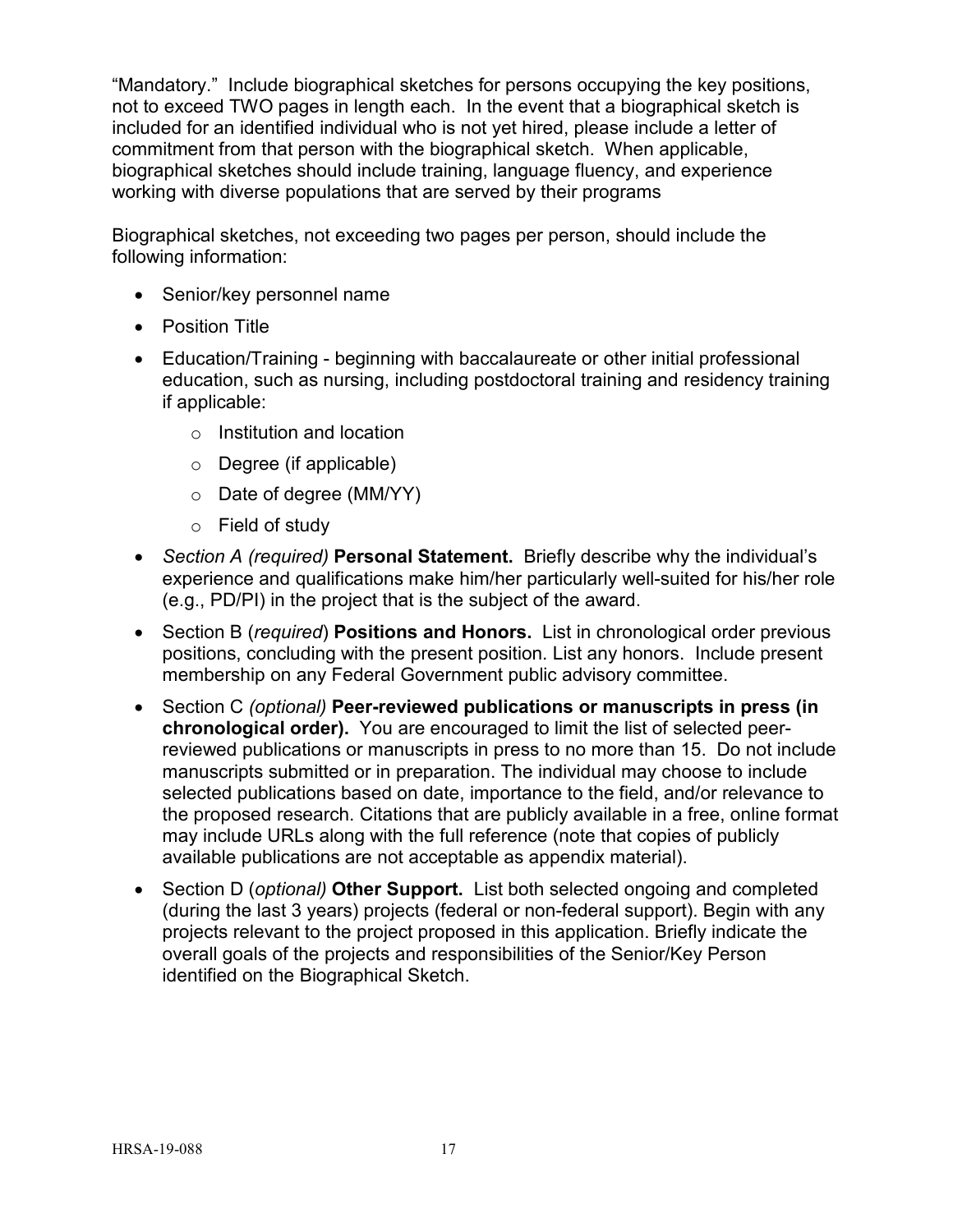## **NARRATIVE GUIDANCE**

To ensure that you fully address the review criteria, this table provides a crosswalk between the narrative language and where each section falls within the review criteria.

| <b>Narrative Section</b>           | <b>Review Criteria</b>                           |
|------------------------------------|--------------------------------------------------|
| <b>Purpose and Need</b>            | (1) Purpose and Need                             |
| Response to Program Purpose:       | (2) Response to Program Purpose                  |
| (a) Work Plan                      | (a) Work Plan                                    |
| (b) Methodology/Approach           | (b) Methodology/Approach                         |
| (c) Resolution of Challenges       | (c) Resolution of Challenges                     |
| Impact:                            | (3) Impact:                                      |
| (a) Evaluation and Technical       | (a) Evaluation and Technical Support             |
| <b>Support Capacity</b>            | Capacity                                         |
| (b) Project Sustainability         | (b) Project Sustainability                       |
| Organizational Information,        | (4) Organizational Information, Resources        |
| <b>Resources and Capabilities</b>  | and Capabilities                                 |
| <b>Budget and Budget Narrative</b> | (5) Support Requested – the budget section       |
| (below)                            | should include sufficient justification to allow |
|                                    | reviewers to determine the reasonableness        |
|                                    | of the support requested.                        |

## <span id="page-21-0"></span>*iii. Budget*

See Section 4.1.iv of HRSA's *SF-424 [Application Guide.](http://www.hrsa.gov/grants/apply/applicationguide/sf424guide.pdf)* Please note: the directions offered in the *SF-424 [Application Guide](http://www.hrsa.gov/grants/apply/applicationguide/sf424guide.pdf)* may differ from those offered by Grants.gov. Follow the instructions included the *Application Guide* and the additional budget instructions provided below. A budget that follows the *Application Guide* will ensure that, if the application is selected for funding, you will have a well-organized plan, and by carefully following the approved plan can avoid audit issues during the implementation phase.

Applicants may use funds to:

a) Achieve accreditation. This funding will support planning and development costs of establishing new rural residency programs or RTTs at eligible facilities that demonstrate specific needs for family medicine, internal medicine, and psychiatry physicians. Rural residency programs or RTTs supported by this funding announcement must obtain ACGME accreditation prior to the end of the RRPD period of performance and will be required to submit the appropriate Program Information Form  $(PIF)^{10}$  $(PIF)^{10}$  $(PIF)^{10}$  before the start of the third year of the award. Planning and development costs might include curriculum development, building faculty and staff capacity through recruitment and training, and other costs directly associated with achieving program accreditation and sustainability.

<span id="page-21-1"></span><sup>&</sup>lt;sup>10</sup> For more information about ACGME and to see examples of PIF documentation for Family Medicine and Internal Medicine Residencies, please visit:<http://www.acgme.org/acgmeweb/>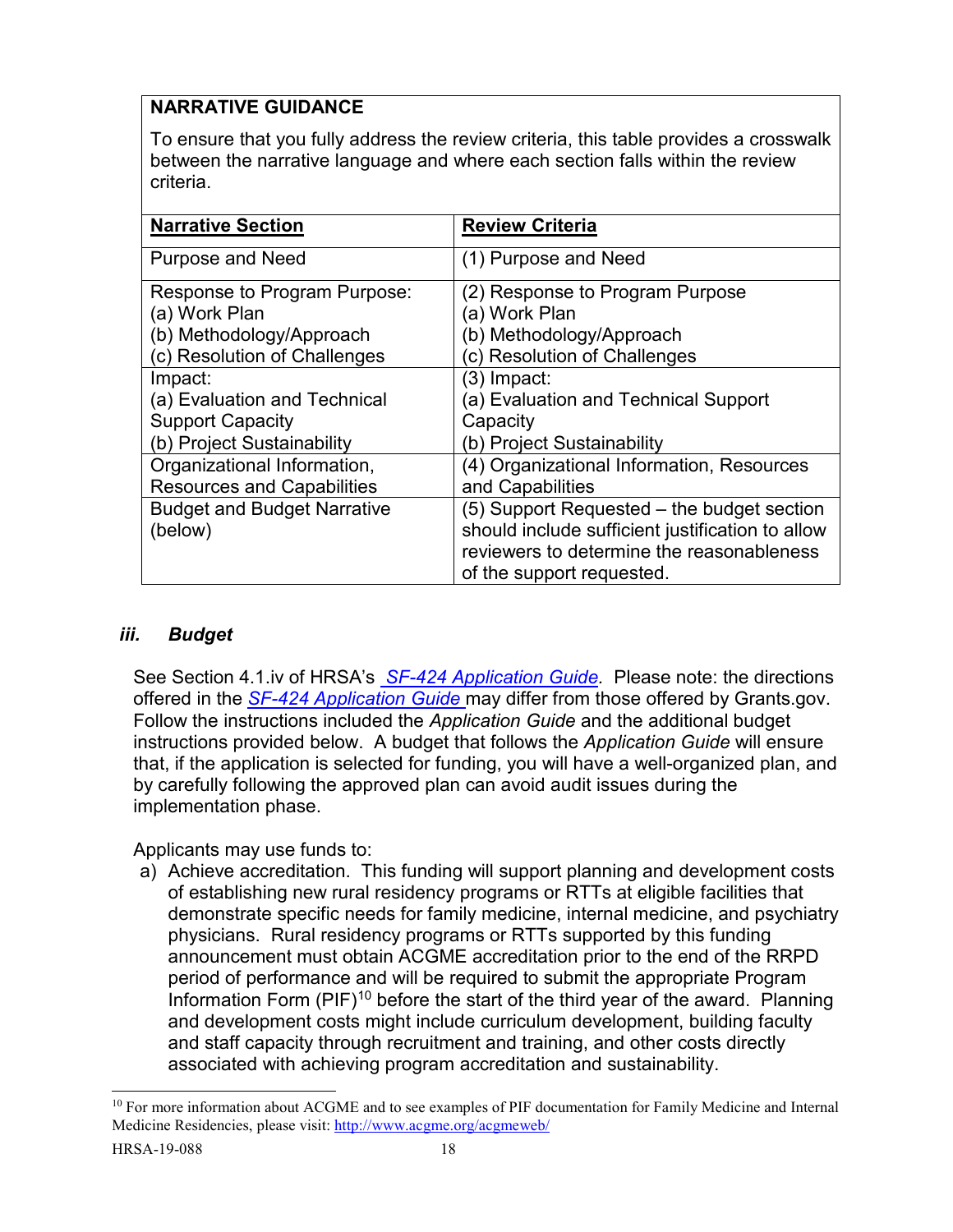b) Recruit residents. Funds may be used to support costs associated with the recruitment of new residents. Applicants are encouraged to recruit and support a diverse cohort of high quality residents. As such, funds may be used to promote the rural residency program or RTT to medical students and/or to establish pipeline activities that encourage local youth to ultimately train in the applicant's program.

c) Develop a graduate tracking plan as described above.

d) Support annual travel for the project director to attend a RRPD awardee meeting to be held over 2 days.

**Reminder:** The Total Project or Program Costs are the total allowable costs (inclusive of direct **and** indirect costs) incurred by the recipient to carry out a HRSAsupported project or activity. Total project or program costs include costs charged to the award and costs borne by the recipient to satisfy a matching or cost-sharing requirement, as applicable.

The Department of Defense and Labor, Health and Human Services, and Education Appropriations Act, 2019 and Continuing Appropriations Act, 2019 (P.L. 115-245), Division B, § 202 states, "None of the funds appropriated in this title shall be used to pay the salary of an individual, through a grant or other extramural mechanism, at a rate in excess of Executive Level II." Please see Section 4.1.iv Budget – Salary Limitation of HRSA's *SF-424 [Application Guide](http://www.hrsa.gov/grants/apply/applicationguide/sf424guide.pdf)* for additional information. Note that these or other salary limitations may apply in FY 2019, as required by law.

## <span id="page-22-0"></span>*iv. Budget Justification Narrative*

See Section 4.1.v. of HRSA's *SF-424 [Application Guide.](http://www.hrsa.gov/grants/apply/applicationguide/sf424guide.pdf)* 

Upload the Budget Justification Narrative for the entire period of performance. Although there is only one budget period, applicants must submit individual budget justifications for each 12-month increment of activity. This yearly breakdown must be included in the budget justification only. The budget form must reflect a single budget period of three years. The budget narrative should match the SF424 line item forms and provide details of the allocation of the RRPD grant funds.

Be very careful about showing how each item in the "other" category is justified.

If your plan includes hiring new personnel, awarding contracts, or making subawards, then you must take into account the processes and time needed to put these parts of your plan in place. Awarded applicants shall work to ensure that new hires are on-board within three months of the planned start date. Additionally, failure to execute any sub-awards or contracts in a timely manner, as noted in the work plan, may lead to administrative action, up to cancellation of the award.

Thoroughly cover your requested amounts, but be concise. Do NOT use the budget justification narrative to expand the project narrative.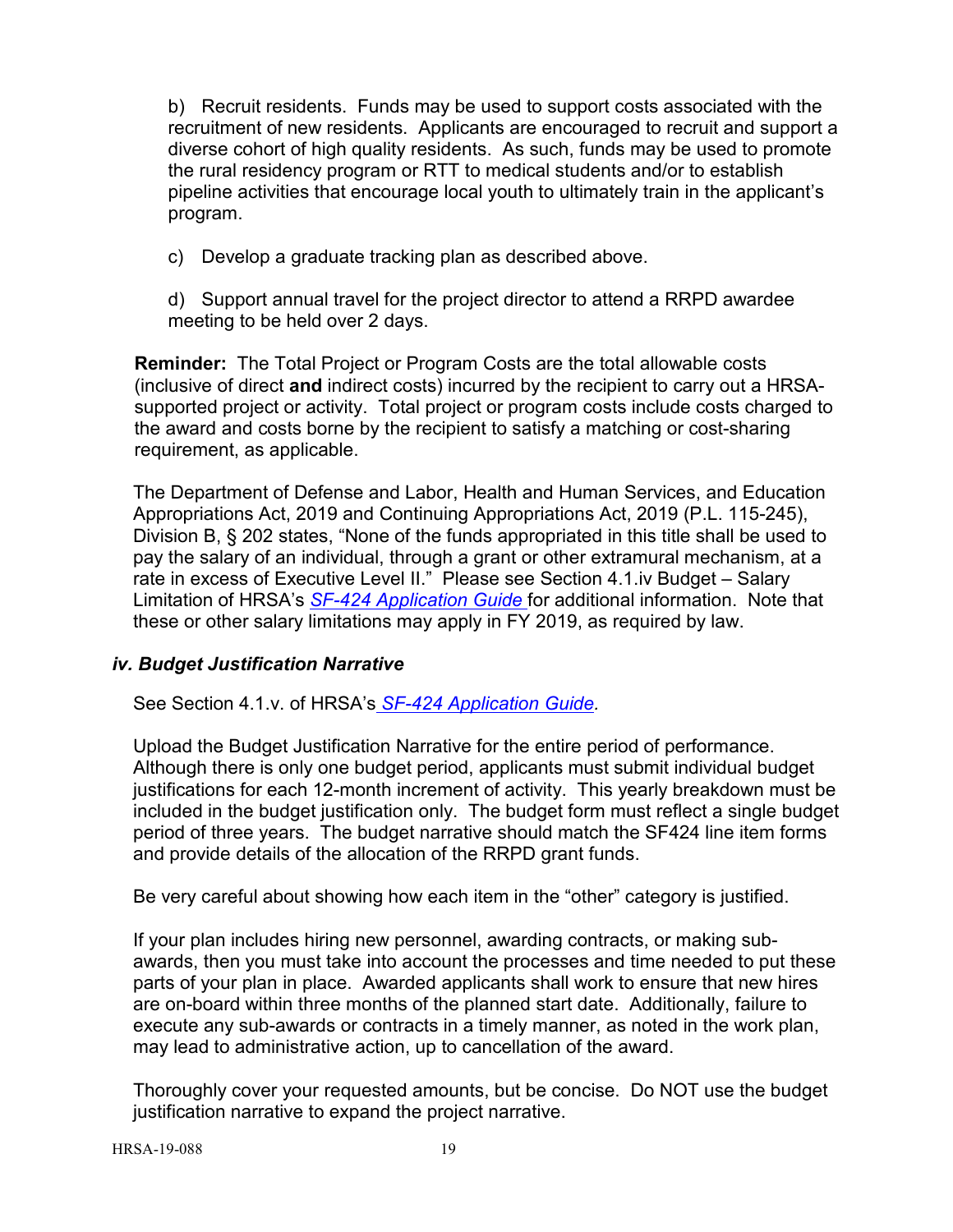In addition, the RRPD Program requires the following:

*Travel:* Include annual travel support for the project director to attend an awardee meeting to be held over 2 days. Include this for each year of the project.

*Planning and Development Costs*: Provide details of planning and development costs that might support the new rural residency program or RTT, curriculum development and building faculty and staff capacity through trainings. Allowable expenses include salaries for staff members such as program directors and other faculty involved in resident training. Achieving program accreditation and other associated costs accrued, including travel to partnering sites of practice should be included.

*Resident Recruitment Costs*: Provide any costs associated with recruitment of residents to ensure training can begin at or before the end of the period of performance. The new rural residency program or RTT developed through the support of this grant must begin training its first class of residents no later than the academic year immediately following the RRPD period of performance end date. Costs for resident recruitment may include advertising, travel reimbursement, or staff time dedicated to recruitment.

*Graduate Resident Tracking Plan Development Costs*: Once residents graduate from the program, your organization should be able to track them for a period of at least 5 years to determine employment details (e.g., fellowship, primary care, hospitalist), location of employment and whether/how long they remained in rural service (see prior guidance above). Include any costs associated with developing processes to do this.

*Consultant Services:* If you are using consultant services, list the total costs for all consultant services. In the budget justification, identify each consultant, the services he/she will perform, the total number of days, travel costs, and the total estimated costs.

#### <span id="page-23-0"></span>*vi.Attachments*

Please provide the following items in the order specified below to complete the content of the application. **Unless otherwise noted, attachments count toward the application page limit.** Indirect cost rate agreements and proof of non-profit status (if applicable) will not count toward the page limit. You must clearly label **each attachment**.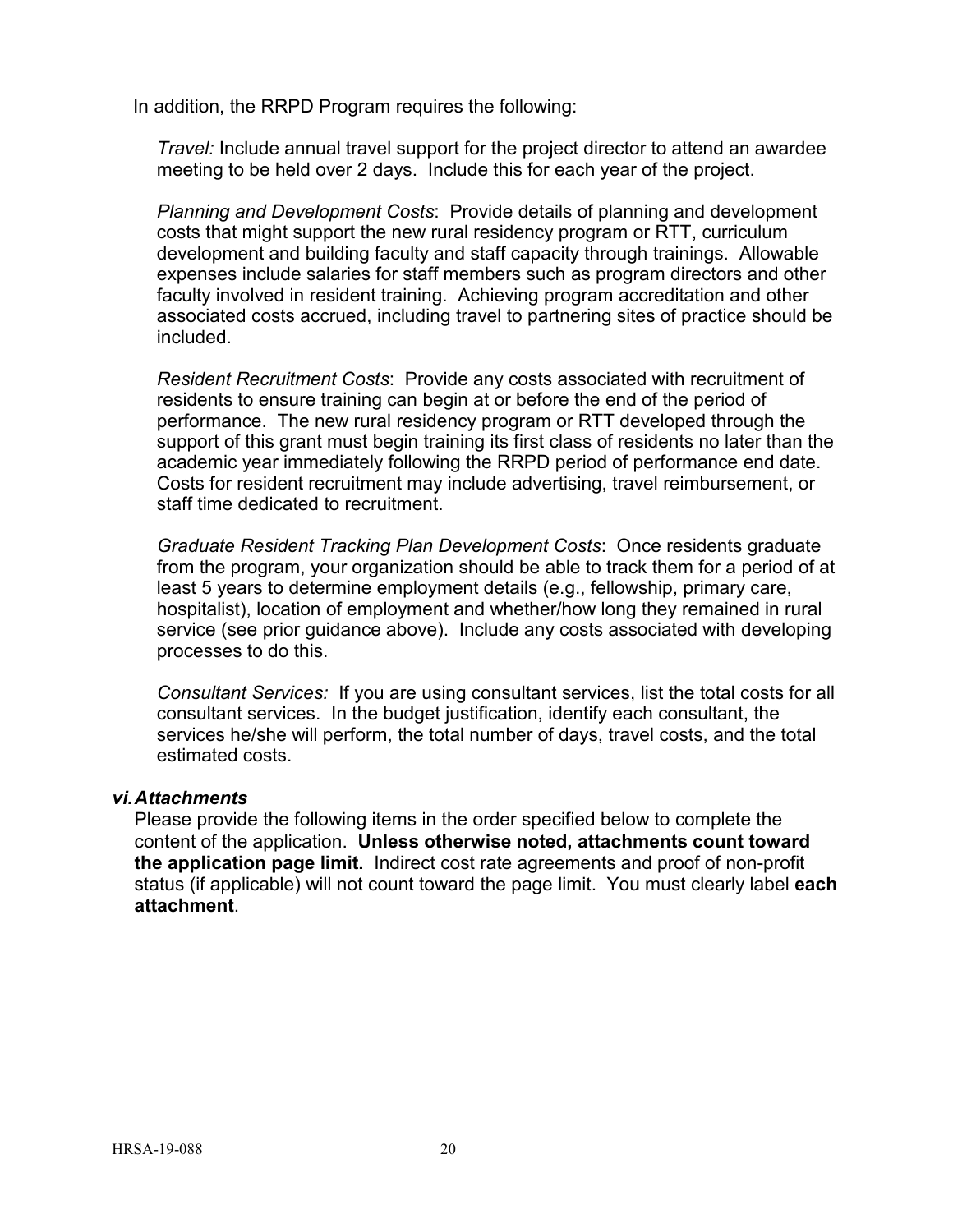#### *Attachment 1: Work Plan*

Attach the work plan for the project that includes all information detailed in Section IV. ii. Project Narrative. If you will make subawards or expend funds on contracts, describe how your organization will ensure proper documentation of funds.

#### *Attachment 2: Staffing Plan and Job Descriptions for Key Personnel (*See Section 4.1.vi. of HRSA's *SF-424 [Application Guide](http://www.hrsa.gov/grants/apply/applicationguide/sf424guide.pdf) )*

Keep each job description to one page in length as much as is possible. Include the role, responsibilities, and qualifications of proposed project staff. Also, please include a description of your organization's time keeping process to ensure that you will comply with the federal standards related to documenting personnel costs.

#### *Attachment 3: Letters of Agreement, Memoranda of Understanding, and/or Description(s) of Proposed/Existing Contracts*

Provide any documents that describe working relationships between your organization and other entities and programs cited in the proposal. Documents that confirm actual or pending contractual or other agreements should clearly describe the roles of the contractors and any deliverable. Make sure any letters of agreement are signed and dated. **Letters of agreement related to the options in Section IV.2.(ii) Project Sustainability should be included in Attachment 7**.

#### *Attachment 4: Project Organizational Chart*

Provide a one-page figure that depicts the organizational structure of *the project (not the applicant organization)*.

## *Attachment 5: Rural Designation Eligibility.*

As outlined in Section III.1, provide proof of rural designation of the service area using the following information. For information about rural designation, please refer to "rural" in Program Definitions.

#### *Attachment 6: Documentation of No Prior Training*

Applicants must provide a letter from the eligible facility's Chief Executive Officer or other responsible leadership stating that the facility has not hosted preplanned and scheduled residency training in past cost reporting periods that have been settled, but are still within the 3-year reopening period, and that the facility does not have Medicare resident caps set. Letters must indicate that you have done a careful review for any residency training occurring in the hospital as well as of past Medicare cost reports since 1996.

## *Attachment 7: Program Sustainability Documents*

Please include any additional documentation to support your sustainability plan, including documentation of no previous or existing RTT in the planned specialty of your RTT program and/or letters of agreement (as they relate to Section IV.2 (ii) Project Sustainability) for other public or private funding.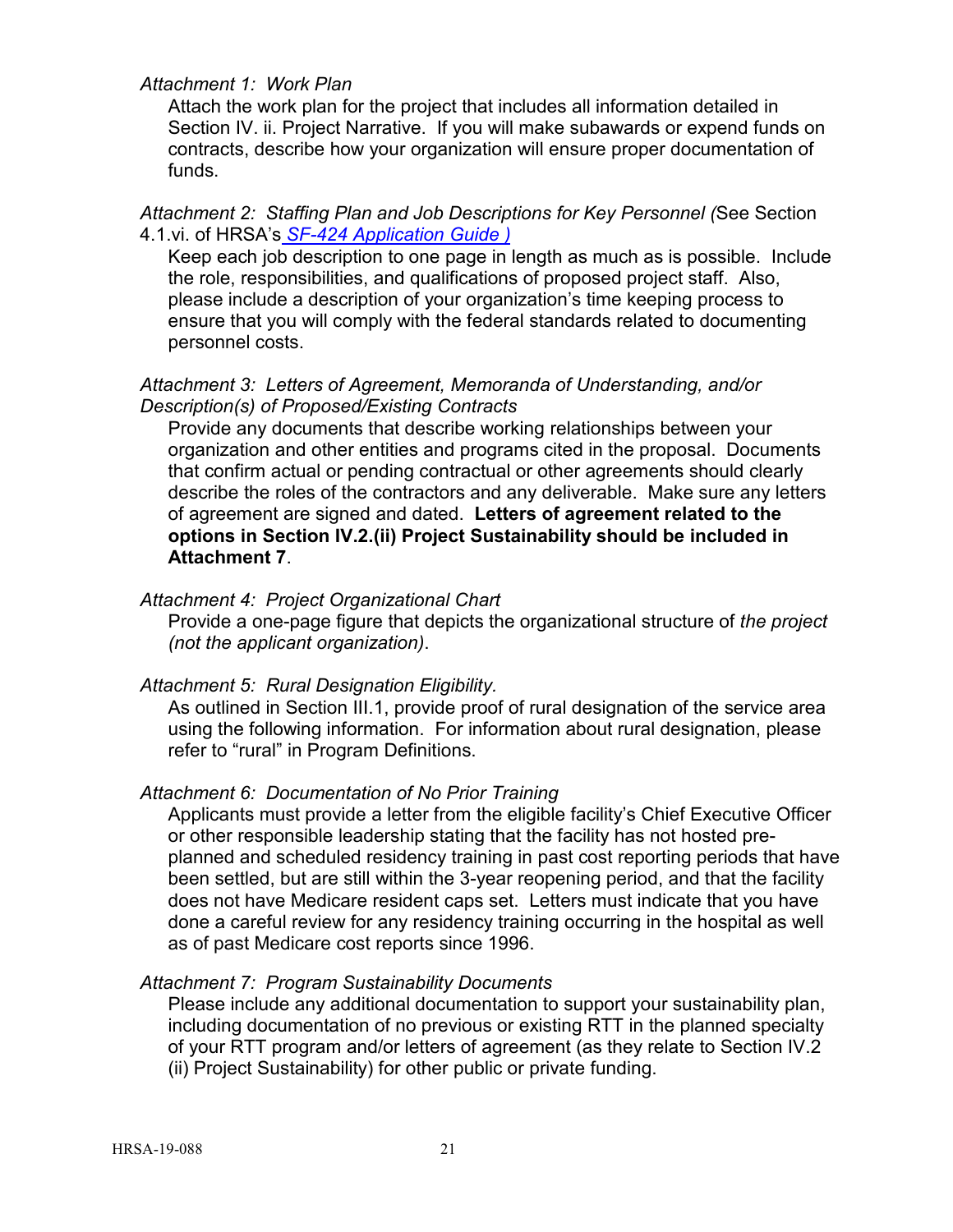Note: Letters of agreement for non-sustainability related partnerships (e.g. rotations, staff capacity) should be included in Attachment 3.

## *Attachment 8: Other Relevant Documents*

Include here any other document that is relevant to the application.

## <span id="page-25-0"></span>**3. Dun and Bradstreet Data Universal Numbering System (DUNS) Number and System for Award Management**

You must obtain a valid DUNS number, also known as the Unique Entity Identifier for your organization/agency and provide that number in your application. You must also register with the System for Award Management (SAM) and continue to maintain active SAM registration with current information at all times during which you have an active federal award or an application or plan under consideration by an agency (unless the applicant is an individual or federal agency that is exempted from those requirements under 2 CFR § 25.110(b) or (c), or has an exception approved by the agency under 2 CFR § 25.110(d))**.**

HRSA may not make an award to an applicant until the applicant has complied with all applicable DUNS and SAM requirements and, if an applicant has not fully complied with the requirements by the time HRSA is ready to make an award, HRSA may determine that the applicant is not qualified to receive an award and use that determination as the basis for making an award to another applicant.

If you have already completed Grants.gov registration for HRSA or another federal agency, confirm that the registration is still active and that the Authorized Organization Representative (AOR) has been approved.

The Grants.gov registration process requires information in three separate systems:

- Dun and Bradstreet [\(http://www.dnb.com/duns-number.html\)](http://www.dnb.com/duns-number.html)
- System for Award Management (SAM) [\(https://www.sam.gov\)](https://www.sam.gov/)
- Grants.gov [\(http://www.grants.gov/\)](http://www.grants.gov/)

For further details, see Section 3.1 of HRSA's *SF-424 [Application Guide.](http://www.hrsa.gov/grants/apply/applicationguide/sf424guide.pdf)*

**UPDATED [SAM.GOV](http://sam.gov/) ALERT:** For your SAM.gov registration, you must submit a [notarized letter](https://www.fsd.gov/fsd-gov/answer.do?sysparm_kbid=d2e67885db0d5f00b3257d321f96194b&sysparm_search=kb0013183) appointing the authorized Entity Administrator. The review process changed for the Federal Assistance community on June 11, 2018. Read the [updated](https://www.gsa.gov/about-us/organization/federal-acquisition-service/office-of-systems-management/integrated-award-environment-iae/sam-update)  [FAQs](https://www.gsa.gov/about-us/organization/federal-acquisition-service/office-of-systems-management/integrated-award-environment-iae/sam-update) to learn more.

**If you fail to allow ample time to complete registration with SAM or Grants.gov, you will not be eligible for a deadline extension or waiver of the electronic submission requirement.**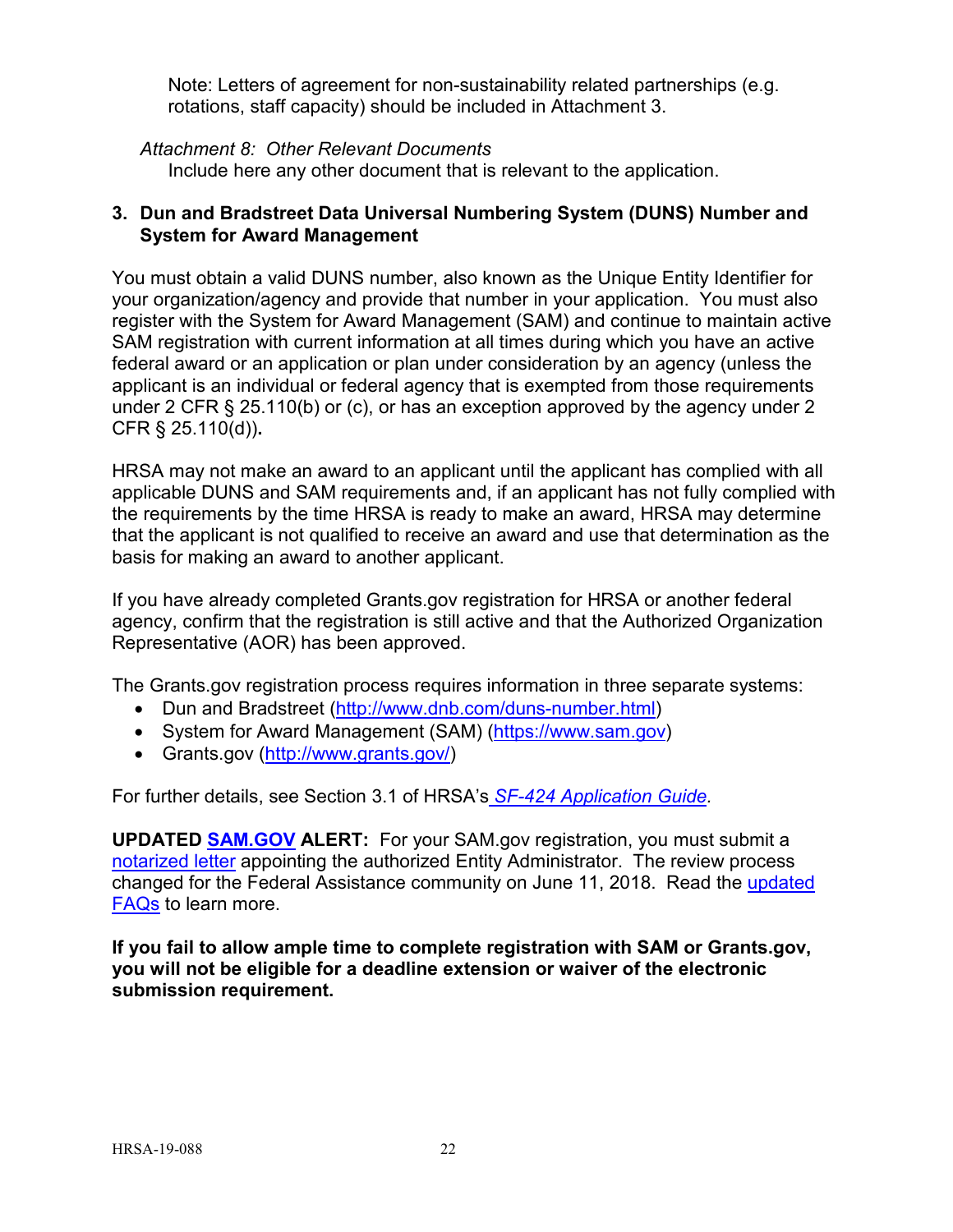## <span id="page-26-0"></span>**4. Submission Dates and Times**

## **Application Due Date**

The due date for applications under this NOFO is *March 25, 2019 at 11:59 p.m. Eastern Time*. HRSA suggests submitting applications to Grants.gov at least **3 days before the deadline** to allow for any unforeseen circumstances.

See Section 8.2.5 – Summary of emails from Grants.gov in HRSA's *SF-424 [Application](http://www.hrsa.gov/grants/apply/applicationguide/sf424guide.pdf)  [Guide](http://www.hrsa.gov/grants/apply/applicationguide/sf424guide.pdf)* for additional information.

## <span id="page-26-1"></span>**5. Intergovernmental Review**

The RRPD program is a program subject to the provisions of Executive Order 12372, as implemented by 45 CFR part 100. See Executive Order 12372 in the [HHS Grants](http://www.hrsa.gov/grants/hhsgrantspolicy.pdf)  [Policy Statement.](http://www.hrsa.gov/grants/hhsgrantspolicy.pdf)

See Section 4.1 ii of HRSA's *SF-424 [Application Guide](http://www.hrsa.gov/grants/apply/applicationguide/sf424guide.pdf)* for additional information.

## <span id="page-26-2"></span>**6. Funding Restrictions**

You may request funding for a co-extensive duration of the budget period and period of performance of up to 3 years, at no more than \$750,000 (inclusive of direct **and** indirect costs).

The General Provisions in Division B of the Department of Defense and Labor, Health and Human Services, and Education Appropriations Act, 2019 and Continuing Appropriations Act, 2019 (P.L. 115-245) apply to this program. Please see Section 4.1 of HRSA's *SF-424 [Application Guide](http://www.hrsa.gov/grants/apply/applicationguide/sf424guide.pdf)* for additional information. Note that these or other restrictions will apply in the following FY as required by law.

You cannot use funds under this notice for ongoing support for resident training, i.e., as a sustainability plan option.

You are required to have the necessary policies, procedures and financial controls in place to ensure that your organization complies with all legal requirements and restrictions applicable to the receipt of federal funding, including statutory restrictions on use of funds for lobbying, executive salaries, gun control, abortion, etc. Like those for all other applicable grants requirements, the effectiveness of these policies, procedures and controls is subject to audit.

All program income generated as a result of awarded funds must be used for approved project-related activities. The program income alternative(s) applied to the award(s) under the program will be the addition/additive alternative. You can find post-award requirements for program income at [45 CFR § 75.307.](http://www.ecfr.gov/cgi-bin/retrieveECFR?gp=1&SID=4d52364ec83fab994c665943dadf9cf7&ty=HTML&h=L&r=PART&n=pt45.1.75#se45.1.75_1307)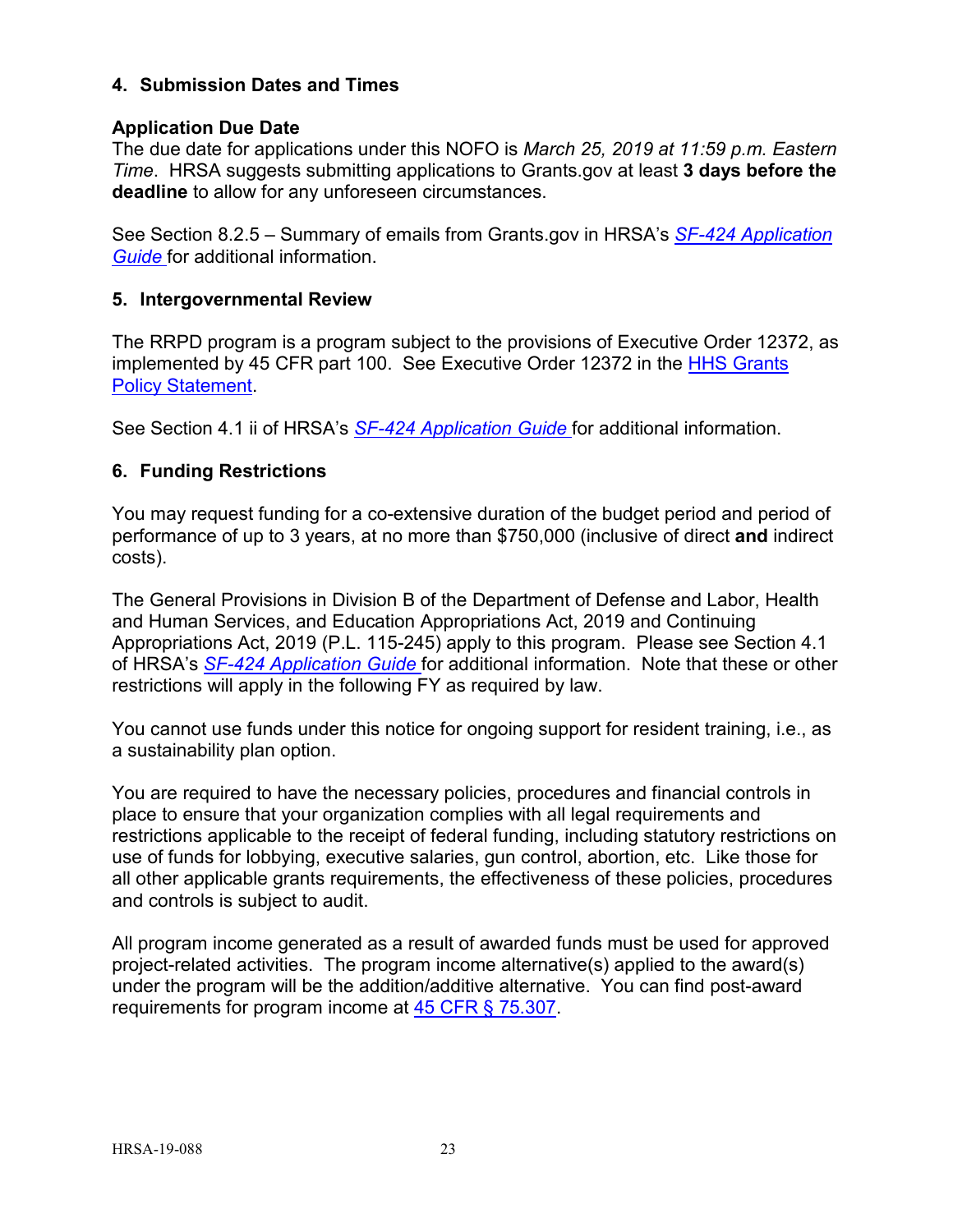## <span id="page-27-0"></span>**7. Other Submission Requirements**

## **Letter of Intent to Apply**

The letter should identify your organization and its intent to apply, and briefly describe the proposal. HRSA will *not* acknowledge receipt of letters of intent.

This letter should be sent via email by *January 17, 2019,* to:

HRSA Digital Services Operation (DSO) Please use HRSA opportunity number as email subject (HRSA-19-088) [HRSADSO@hrsa.gov](mailto:HRSADSO@hrsa.gov)

Although HRSA encourages letters of intent to apply, they are not required. You are eligible to apply even if you do not submit a letter of intent.

## <span id="page-27-1"></span>**V. Application Review Information**

## <span id="page-27-2"></span>**1. Review Criteria**

HRSA has procedures for assessing the technical merit of applications to provide for an objective review of applications and to assist you in understanding the standards against which your application will be judged. HRSA has developed critical indicators for each review criterion to assist you in presenting pertinent information related to that criterion and to provide the reviewer with a standard for evaluation. See the review criteria outlined below with specific detail and scoring points.

These criteria are the basis upon which the reviewers will evaluate and score the merit of the application. The entire proposal will be considered during objective review.

Review criteria are used to review and rank applications. The RRPD program has five review criteria:

## *Criterion 1: PURPOSE AND NEED (10 points) – Corresponds to Section IV's Purpose and Need*

The extent to which you:

- Demonstrate a significant primary care workforce need and are likely to address this need through the proposed rural residency program or RTT; and
- Serve a high need rural population and are likely to improve health for the population served.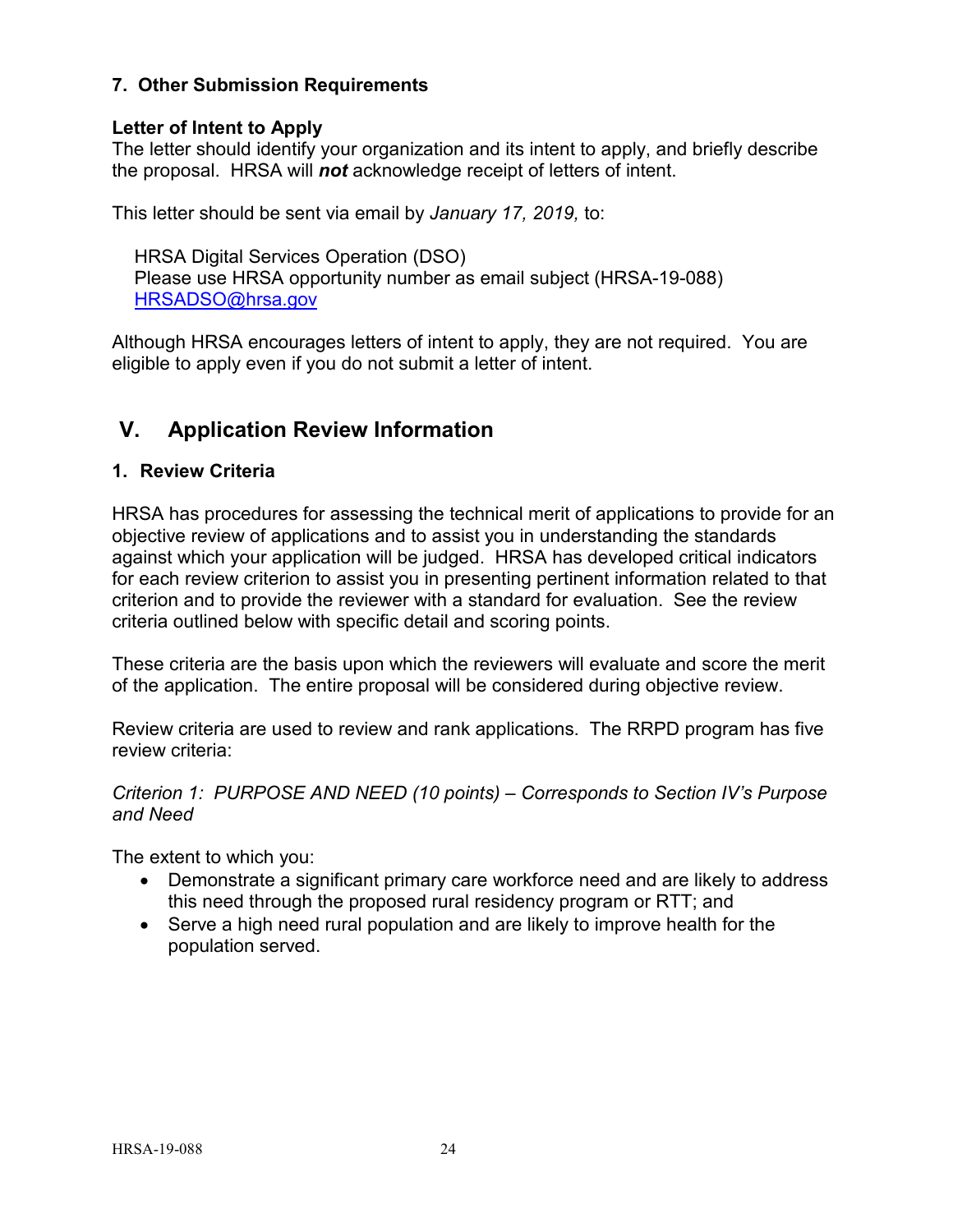*Criterion 2: RESPONSE TO PROGRAM PURPOSE (35 points) – Corresponds to Section IV's Response to Program Purpose Sub-section (a) Methodology/Approach, Sub-section (b) Work Plan and Sub-section (c) Resolution of Challenges*

*Criterion 2 (a): WORK PLAN (10 points) – Corresponds to Section IV's Response to Program Purpose Sub-section (a) Work Plan*

The extent to which the proposed work plan will support the establishment of a successful rural residency program or RTT to start training no later than the academic year following the final year of the project, including the following:

- Describes in detail the appropriate activities or steps needed to establish a successful rural residency program or RTT;
- Provides a clear, coherent work plan to achieve the proposed project's goals and objectives;
- Proposes a feasible timeline for achieving the necessary steps to establish an accredited program by the end of the period of performance;
- Identifies key faculty and/or staff member responsible for each activity or step in the work plan; and
- Identifies and provide letters of agreement for the key partnerships involved with each activity or step in the work plan.

*Criterion 2 (b): METHODOLOGY/APPROACH (15 points) – Corresponds to Section IV's Response to Program Purpose Sub-section (b) Methodology/Approach*

The quality and extent to which you describe:

- Activities that will achieve and meet program goals and objectives;
- Activities that are likely to achieve accreditation as per ACGME requirements and be successful in establishing a new rural residency program or RTT, specifically in regard to:
	- o Clinical capacity to meet ACGME requirements;
	- $\circ$  Capacity of the organization to meet the sponsoring institution requirements;
	- $\circ$  Recruiting and developing faculty, including required specialty faculty for the residency specialty, to meet ACGME requirements;
	- $\circ$  Developing program structure needed to meet ACGME requirements, including acquiring access to electronic health records, library services, learning management systems, etc.; and,
	- o A curriculum that incorporates:
		- inter-professional training and development;
		- **a** high quality educational program, likely to lead to successful board certification of graduates and readiness for clinical practice upon completion of training; and
		- topics such as provision of culturally and linguistically-appropriate care, addressing the health care needs (and health disparities) of the safety net and patients from rural and remote areas, and interprofessional training and development.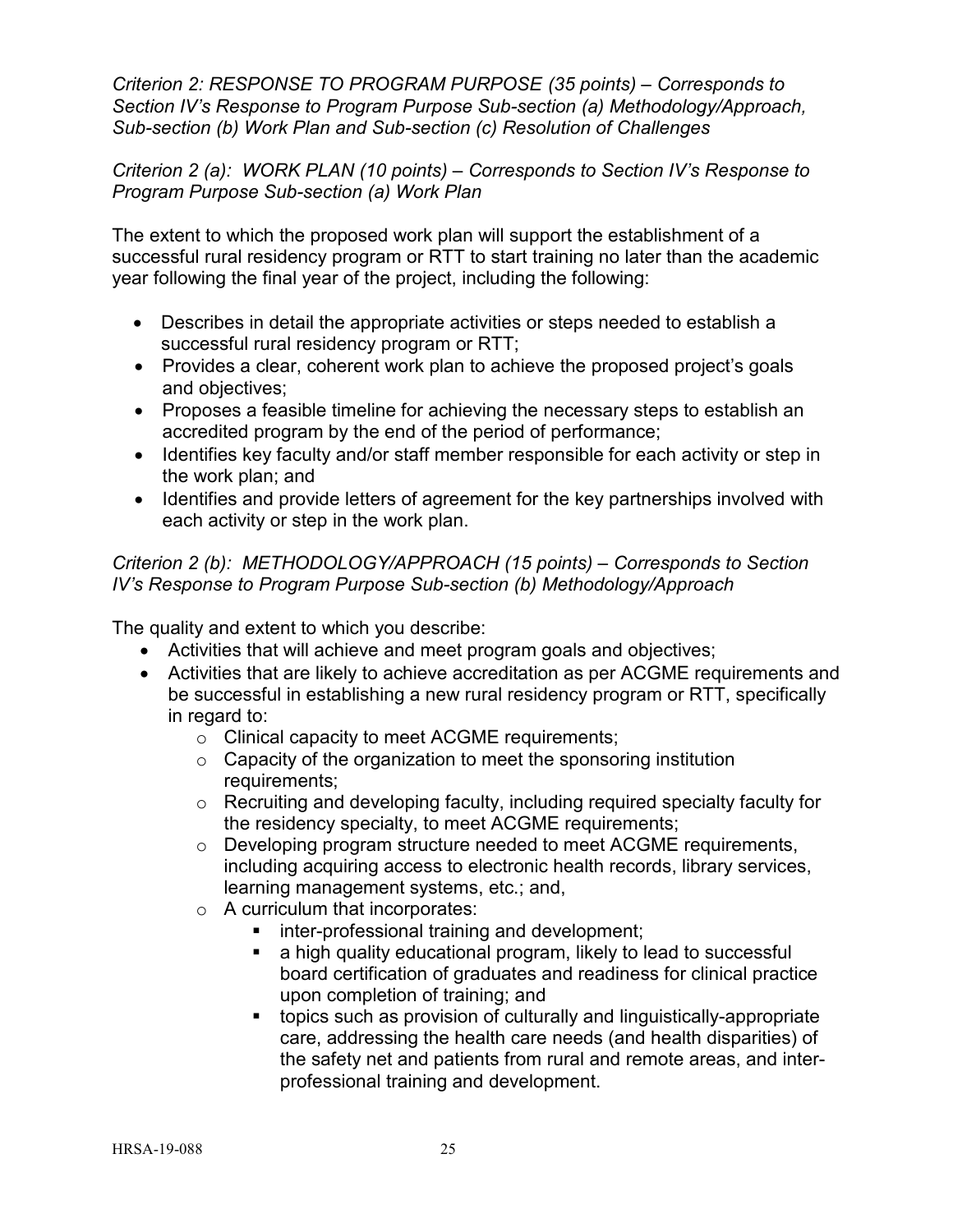- A recruitment plan with strategies likely to attract a diverse cohort of high quality residents prepared to serve in rural communities; and
- A feasible development plan for graduate resident tracking that will track the future practice locations of residents after graduation as specified earlier in this announcement.

In addition, reviewers will assess the degree to which you:

- Propose innovative approaches and includes any emerging patient care or health care delivery strategies that will provide high quality residency training;
- Propose an educational program likely to lead to successful board certification of graduates and readiness for clinical practice upon completion of training;
- Propose to integrate inter-professional education and practice into the rural residency program or RTT; and
- Address rural population health needs, particularly among the health care safety net.

## *Criterion 2 (c): RESOLUTION OF CHALLENGES (10 points) – Corresponds to Section IV's Response to Program Purpose Sub-section (c) Resolution of Challenges*

The extent to which you demonstrate an understanding for the challenges of starting a rural residency program or RTT and propose reasonable strategies to address these challenges. The extent to which you discuss any additional challenges both internal and external to your organization that may directly or indirectly affect the development of the program and provide details of how these will be resolved.

*Criterion 3: IMPACT (35 points) – Corresponds to Section IV's Impact Sub-section (a) Evaluation and Technical Support Capacity, and Sub-section (b) Project Sustainability*

*Criterion 3(a): EVALUATION AND TECHNICAL SUPPORT CAPACITY (10 points) – Corresponds to Section IV's Impact Sub-section (a) Evaluation and Technical Support Capacity* 

The quality and extent to which you:

- Demonstrate the ability to effectively report on the measurable outcomes requested in achieving program goals. This includes both HRSA's required performance measures as well as their internal performance evaluation dedicated to achieving rural residency program or RTT accreditation, as outlined in the corresponding Project Narrative Section IV's Impact Sub-section (a)
- Include a plan for continuous quality improvement to assess the program's performance, including rapid-cycle quality improvement strategies;
- Report on specific criteria including:
	- o Number of newly established rural residency programs or RTTs;
	- o Number of residents each rural residency program or RTT can support at the onset, and the longer-term goal for rural residency program or RTT size;
	- o Number and type of newly established or existing clinical training sites for residents;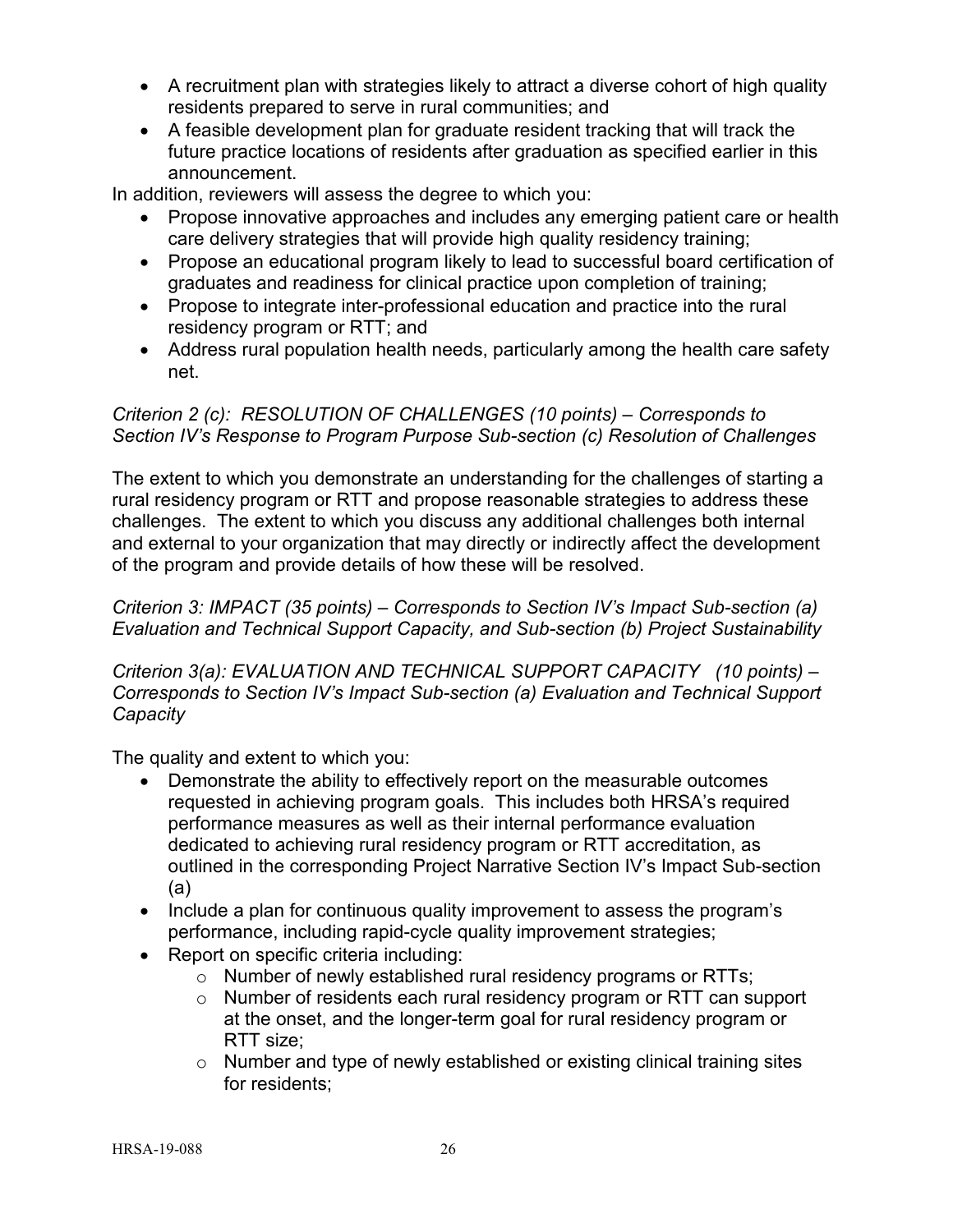- $\circ$  Number of faculty and staff trained to teach, support and administer the curriculum at each rural residency program or RTT site; and
- o Number and type of newly established or existing partnerships that support the rural residency program or RTT at each site.
- Demonstrate adequate technical support capacity to conduct evaluation processes.

## *Criterion 3 (b): PROJECT SUSTAINIBILITY (25 points) – Corresponds to Section IV's Impact Sub-section (b) Project Sustainability*

The extent to which you describe a solid plan for rural residency program or RTT sustainability after the period of federal funding ends and include supporting documentation in **Attachments 6 and 7**. You must clearly describe a plan for supporting the costs of the rural residency program or RTT that mirrors one of the three options described in the project sustainability discussion within *Section IV.2.ii*. Additionally, institutional and training sponsors should have a stable future financial outlook, and speak to this in their application.

If you select Option 1 or 2, then reviewers will consider the quality and extent to which you describe your strategy to qualify for Medicare IME and DGME payments. Reviewers will specifically determine the viability and sustainability of the proposed strategy.

If you select Option 3, reviewers will consider the quality and extent of your strategy to develop a new RTT. Reviewers will consider the degree to which you describe how the non-rural partner hospital will be able to expand their existing Medicare resident FTE caps to account for the creation of a separately accredited RTT. Reviewers will also consider the strength of letters of agreement for applicants wishing to develop new RTT sites from urban or rural hospitals with whom they will partner in establishing their proposed RTT and consider the adequacy of the letter from the hospital's Chief Executive Officer or other responsible leadership that confirms that the hospital has not hosted pre-planned and scheduled residency training in past cost reporting periods that have been settled, but are still within the 3-year reopening period, and that the hospital does not have a Medicare resident cap set.

If you select Option 4, reviewers will consider the quality and extent to which you demonstrate, through letters of agreement, that the proposed program would be supported from sources other than Medicare such as Medicaid, state, or other public or private funding. Reviewers will consider the degree to which you explain the funding mechanism(s) and how the proposed program qualifies for the funding. Reviewers will also consider whether the proposed funding source would sufficiently sustain a rural residency program or RTT.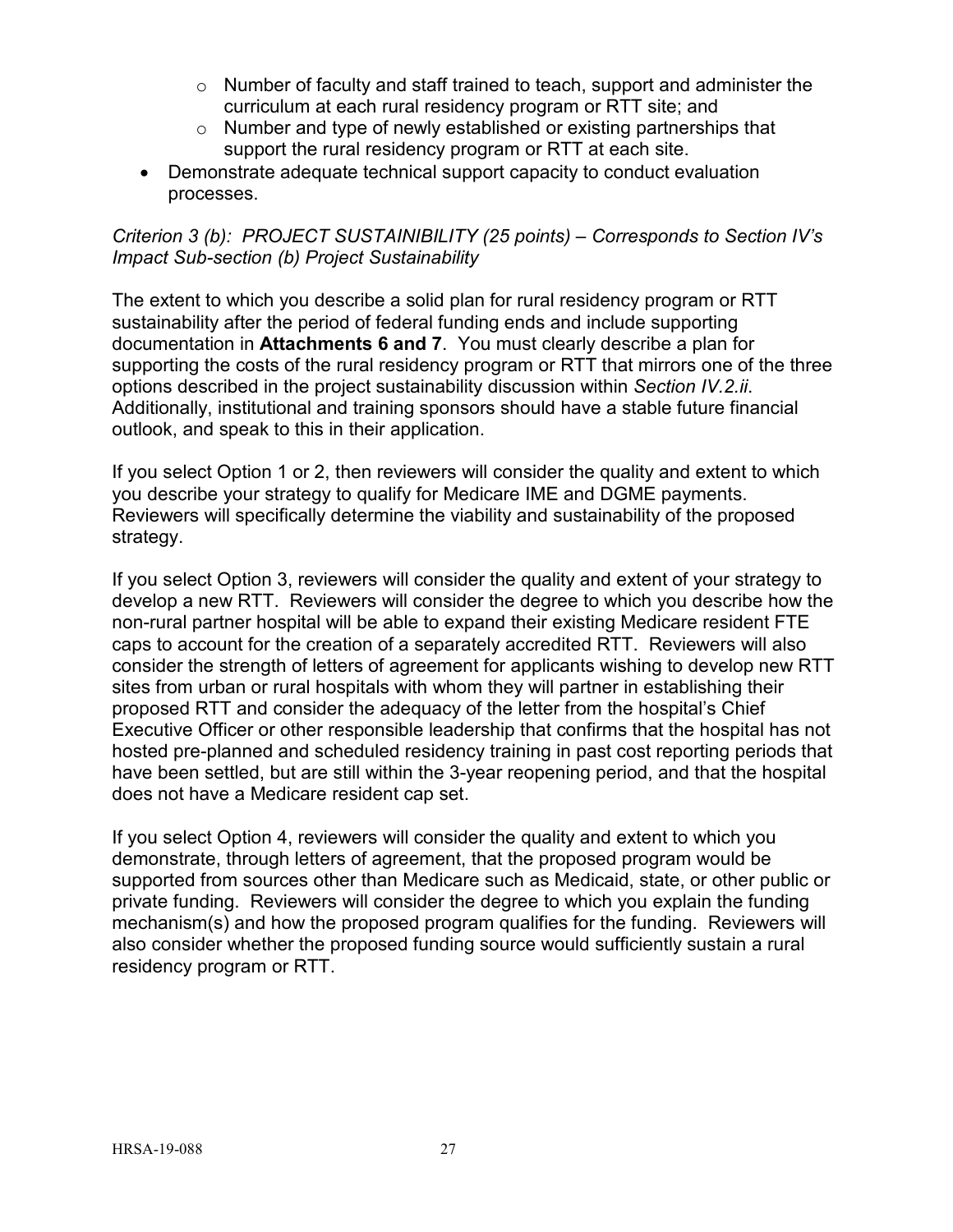## *Criterion 4: ORGANIZATIONAL INFORMATION, RESOURCES AND CAPABILITIES (10 points) – Corresponds to Section IV's Organizational Information, Resources and Capabilities*

The extent to which you:

- Provide information on your organization's current mission and structure and scope of current activities;
- Provide an organizational chart in **Attachment 4** and describe how the organizational structure and resources contribute to your ability to conduct the program requirements and meet program expectations;
- Provide biographical sketches for the program lead director, coordinator, and other key personnel in **Attachment 2** and demonstrate the adequacy and expertise of the staff to implement the proposed work plan; and
- Provide a staffing plan in **Attachment 2** including short paragraphs on each key faculty or staff member identified in the work plan, with a brief description of staffs' relevant background and qualifications, role and responsibilities, and percentage of time they will dedicate to the program, and the extent to which the staffing plan is sufficient to achieve the goals of the project.

## *Criterion 5: SUPPORT REQUESTED (10 points) – Corresponds to Section IV's Budget Justification Narrative and SF-424 R&R budget forms*

The extent to which:

- The proposed budget is reasonable for each year of the period of performance in relation to the objectives, the complexity of the project activities, and the anticipated results;
- Costs as outlined in the budget and required resources sections are reasonable given the scope of work;
- Key personnel, particularly the Project Director, have adequate effort devoted to the project to achieve project objectives; and
- The budget justification is reasonable and describes anticipated program costs, including planning and development costs, resident recruitment costs, graduate resident tracking, consultant services, sub-awardees, and data collection.

## <span id="page-31-0"></span>**2. Review and Selection Process**

The independent review process provides an objective evaluation to the individuals responsible for making award decisions. The highest ranked applications receive consideration for award within available funding ranges. HRSA may also consider assessment of risk and the other pre-award activities described in Section 3 below.

Please see Section 5.3 of HRSA's *SF-424 [Application Guide](http://www.hrsa.gov/grants/apply/applicationguide/sf424guide.pdf)* for more details.

HRSA will not make an award under this NOFO to the recipient of the Rural Residency TA and Development Program cooperative agreement award.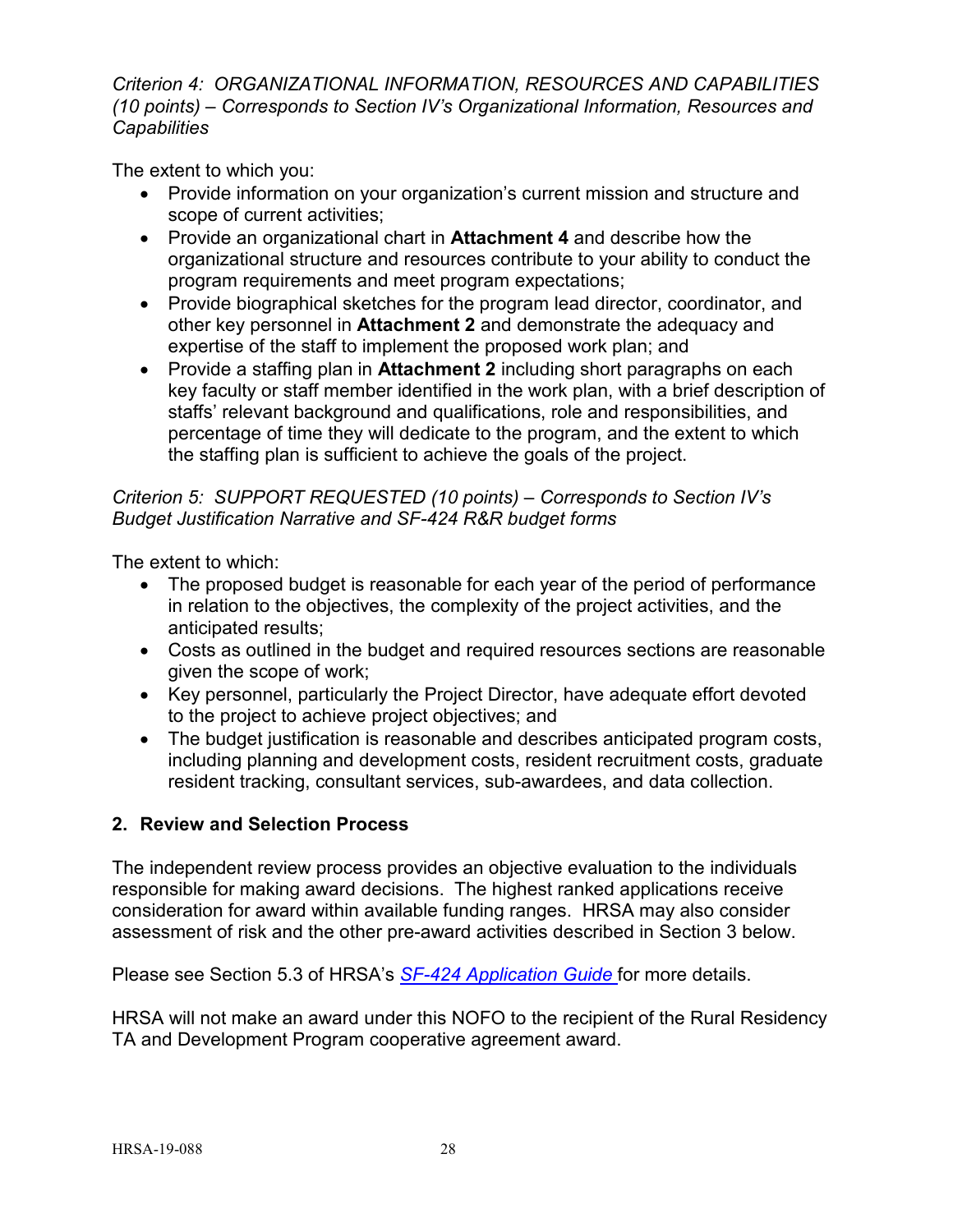## <span id="page-32-0"></span>**3. Assessment of Risk and Other Pre-Award Activities**

HRSA may elect not to fund applicants with management or financial instability that directly relates to the organization's ability to implement statutory, regulatory or other requirements [\(45 CFR § 75.205\)](http://www.ecfr.gov/cgi-bin/retrieveECFR?gp=1&SID=4d52364ec83fab994c665943dadf9cf7&ty=HTML&h=L&r=PART&n=pt45.1.75#se45.1.75_1205).

Applications receiving a favorable objective review are reviewed for other considerations that include past performance, as applicable, cost analysis of the project/program budget, assessment of your management systems, ensuring continued applicant eligibility, and compliance with any public policy requirements, including those requiring just-in-time submissions. You may be asked to submit additional programmatic or administrative information (such as an updated budget or "other support" information) or to undertake certain activities (such as negotiation of an indirect cost rate) in anticipation of an award. However, even at this point in the process, such requests do not guarantee that HRSA will make an award. Following review of all applicable information, HRSA's approving and business management officials will determine whether HRSA can make an award, if special conditions are required, and what level of funding is appropriate.

Award decisions are discretionary and are not subject to appeal to any HRSA or HHS official or board.

Effective January 1, 2016, HRSA is required to review and consider any information about your organization that is in the [Federal Awardee Performance and Integrity](https://www.fapiis.gov/)  [Information System \(FAPIIS\).](https://www.fapiis.gov/) You may review and comment on any information about your organization that a federal awarding agency previously entered. HRSA will consider any of your comments, in addition to other information in [FAPIIS](https://www.fapiis.gov/) in making a judgment about your organization's integrity, business ethics, and record of performance under federal awards when completing the review of risk posed by applicants as described in [45 CFR § 75.205 HHS Awarding Agency Review of Risk](http://www.ecfr.gov/cgi-bin/text-idx?node=pt45.1.75)  [Posed by Applicants.](http://www.ecfr.gov/cgi-bin/text-idx?node=pt45.1.75)

HRSA will report to FAPIIS that a determination that an applicant is not qualified (45 [CFR § 75.212\)](http://www.ecfr.gov/cgi-bin/text-idx?node=pt45.1.75).

## <span id="page-32-1"></span>**4. Anticipated Announcement and Award Dates**

HRSA anticipates issuing/announcing awards prior to the start date of August 1, 2019.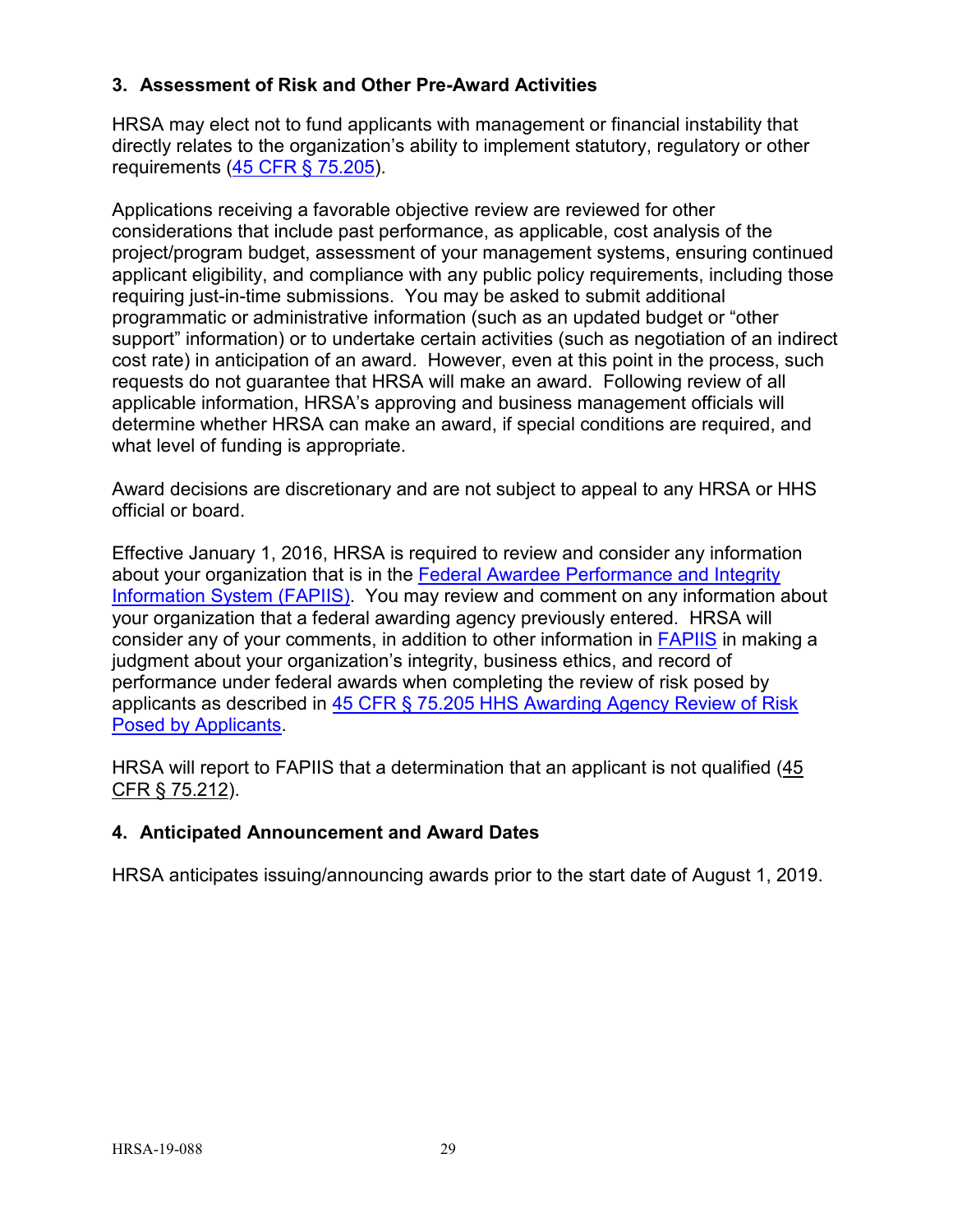## <span id="page-33-0"></span>**VI. Award Administration Information**

## <span id="page-33-1"></span>**1. Award Notices**

HRSA will issue the Notice of Award prior to the start date of August 1, 2019. See Section 5.4 of HRSA's *SF-424 [Application Guide](http://www.hrsa.gov/grants/apply/applicationguide/sf424guide.pdf)* for additional information.

## <span id="page-33-2"></span>**2. Administrative and National Policy Requirements**

See Section 2.2 of HRSA's *SF-424 [Application Guide](http://www.hrsa.gov/grants/apply/applicationguide/sf424guide.pdf)* .

#### **Requirements of Subawards and Grants**

The terms and conditions in the Notice of Award (NOA) apply directly to the recipient of HRSA funds. The recipient is accountable for the performance of the project, program, or activity; the appropriate expenditure of funds under the award by all parties; and all other obligations of the recipient, as cited in the NOA. In general, the requirements that apply to the recipient, including public policy requirements, also apply to subrecipients under awards. See  $45$  CFR  $\S$  75.101 Applicability for more details.

#### <span id="page-33-3"></span>**3. Reporting**

Award recipients must comply with Section 6 of HRSA's *SF-424 [Application Guide](http://www.hrsa.gov/grants/apply/applicationguide/sf424guide.pdf)* **and** the following reporting and review activities:

1) **Progress Report(s).** The recipient must submit a progress report to HRSA on an **annual** basis. HRSA will verify that approved and funded applicants' proposed objectives are accomplished during each year of the project.

The Progress Report has two parts. The first part demonstrates recipient progress on program-specific goals. Recipients will provide performance information on project objectives and accomplishments, project barriers and resolutions, and will identify any technical assistance needs.

The second part collects information providing a comprehensive overview of recipient overall progress in meeting the approved and funded objectives of the project, as well as plans for continuation of the project in the coming budget period. The recipient should also plan to report on dissemination activities in the annual progress report.

Further information will be provided in the award notice.

2) **Performance Reports.** The recipient must submit a Performance Report to HRSA via the EHBs on an annual basis. All HRSA recipients are required to collect and report performance data so that HRSA can meet its obligations under the Government Performance and Results Modernization Act of 2010 (GPRA). The required performance measures for this program are outlined in the Project Narrative Section IV's Impact Sub-section (a). Further information will be provided in the award notice.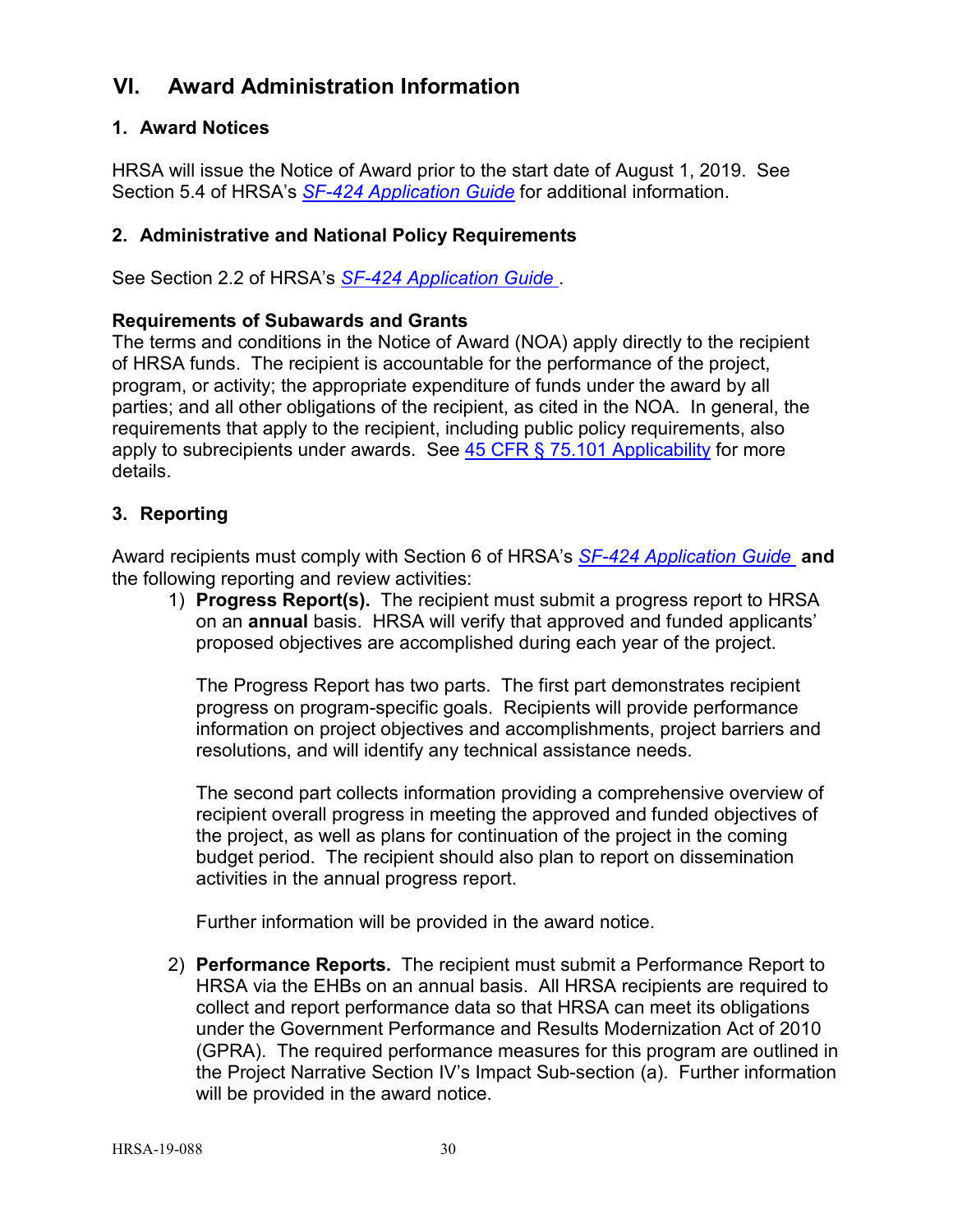The annual performance report will address all academic year activities from July 1 to June 30, and will be due to HRSA on July 31 each year. If award activity extends beyond June 30 in the final year of the period of performance, a Final Performance Report (FPR) may be required to collect the remaining performance data. The FPR is due within 90 days after the period of performance ends.

3) **Final Program Report.** A final report is due within 90 days after the period of performance ends. The Final Report must be submitted online by recipients in the Electronic Handbook system at [https://grants.hrsa.gov/webexternal/home.asp.](https://grants.hrsa.gov/webexternal/home.asp)

The Final Report is designed to provide HRSA with information required to close out a grant after completion of project activities. Recipients are required to submit a final report at the end of their project. The Final Report includes the following sections:

- Project Objectives and Accomplishments Description of major accomplishments on project objectives.
- **Project Barriers and Resolutions Description of barriers/problems that** impeded project's ability to implement the approved plan.
- Summary Information:
	- Project overview.
	- Project impact.
	- Prospects for continuing the project and/or replicating this project elsewhere.
	- Individual level demographic information and National Provider Identification (NPI) numbers for residents recruited during the grant period.
	- Publications produced through this grant activity.
	- Changes to the objectives from the initially approved grant.

Further information will be provided in the award notice.

- 4) **Federal Financial Report.** A Federal Financial Report (SF-425) is required according to the schedule in the *SF-424 [Application Guide](http://www.hrsa.gov/grants/apply/applicationguide/sf424guide.pdf)* . The report is an accounting of expenditures under the project that year. Financial reports must be submitted electronically through the EHB system. More specific information will be included in the award notice.
- 5) **Program Information Form**.The Program Information Form is required for accreditation by the ACGME and must be submitted to HRSA prior to the start of year 3 of the period of performance.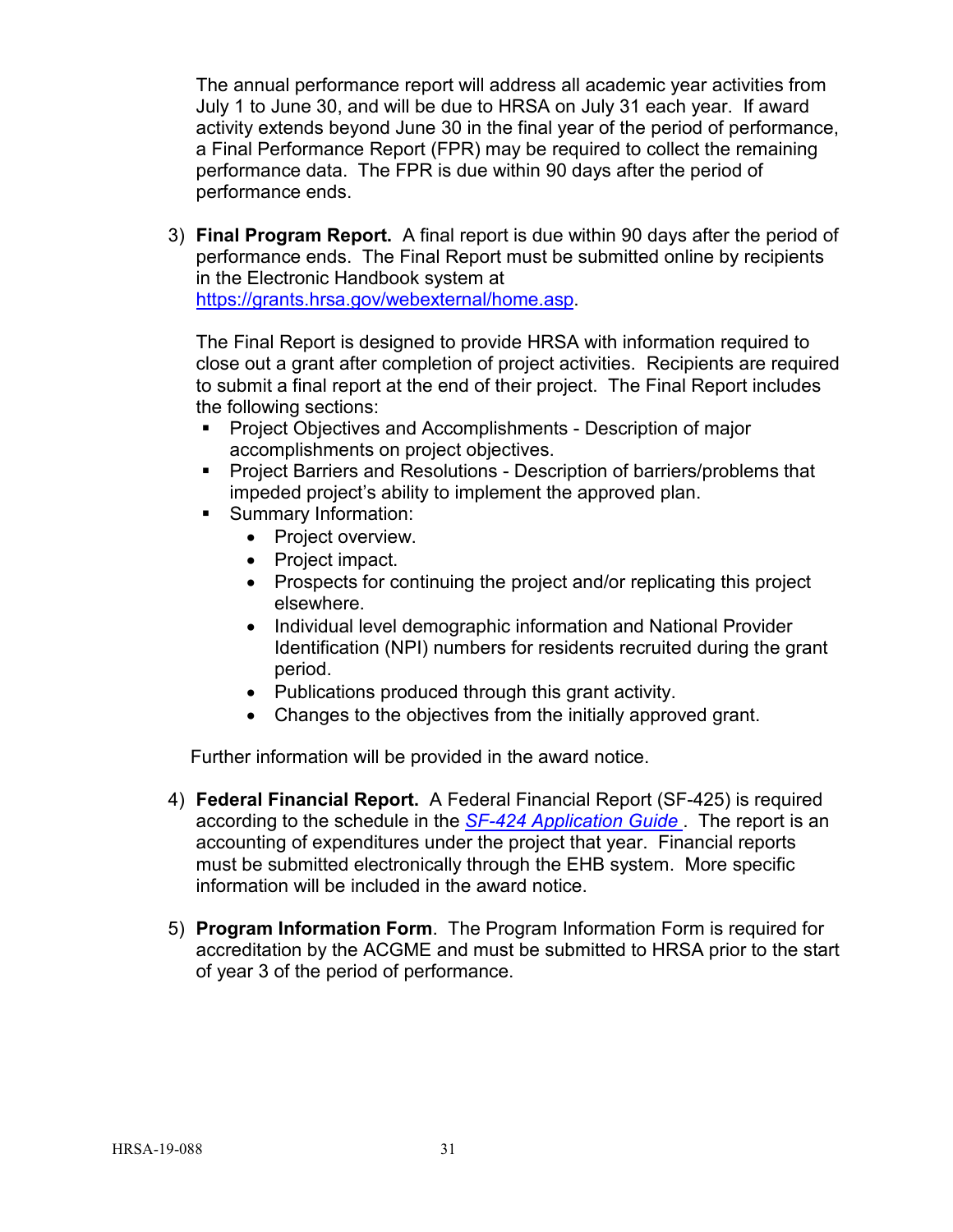## <span id="page-35-0"></span>**VII. Agency Contacts**

You may request additional information and/or technical assistance regarding business, administrative, or fiscal issues related to this NOFO by contacting:

Brad Barney Grants Management Officer HRSA Division of Grants Management Operations, OFAM 5600 Fishers Lane, Mailstop 10SWH03 Rockville, MD 20857 Telephone: (301) 443-6916 Email: [bbarney@hrsa.gov](mailto:bbarney@hrsa.gov)

You may request additional information regarding overall program issues and/or technical assistance related to this NOFO by contacting:

Tracey Smith, MSc, MPH Public Health Analyst, Division of Medicine & Dentistry Attn: Rural Residency Planning and Development Program Bureau of Health Workforce, HRSA 5600 Fishers Lane, Room 15N130C Rockville, MD 20857 Telephone: (301) 443-3612 Email: [tsmith @hrsa.gov](mailto:XXXX@hrsa.gov)

Or

Jemima Drake, MPH, RN Health Insurance Specialist, FORHP Attn: Rural Residency Planning and Development Program Federal Office of Rural Health Policy, HRSA 5600 Fishers Lane, 17W17B Rockville, MD 20857 Telephone: (301) 443-4499 Email: [jdrake@hrsa.gov](mailto:jdrake@hrsa.gov)

You may need assistance when working online to submit your application forms electronically. Always obtain a case number when calling for support. For assistance with submitting the application in Grants.gov, contact Grants.gov 24 hours a day, 7 days a week, excluding federal holidays at:

Grants.gov Contact Center Telephone: 1-800-518-4726 (International Callers, please dial 606-545-5035) Email: [support@grants.gov](mailto:support@grants.gov) Self-Service Knowledge Base: [https://grants](https://grants-portal.psc.gov/Welcome.aspx?pt=Grants)[portal.psc.gov/Welcome.aspx?pt=Grants](https://grants-portal.psc.gov/Welcome.aspx?pt=Grants)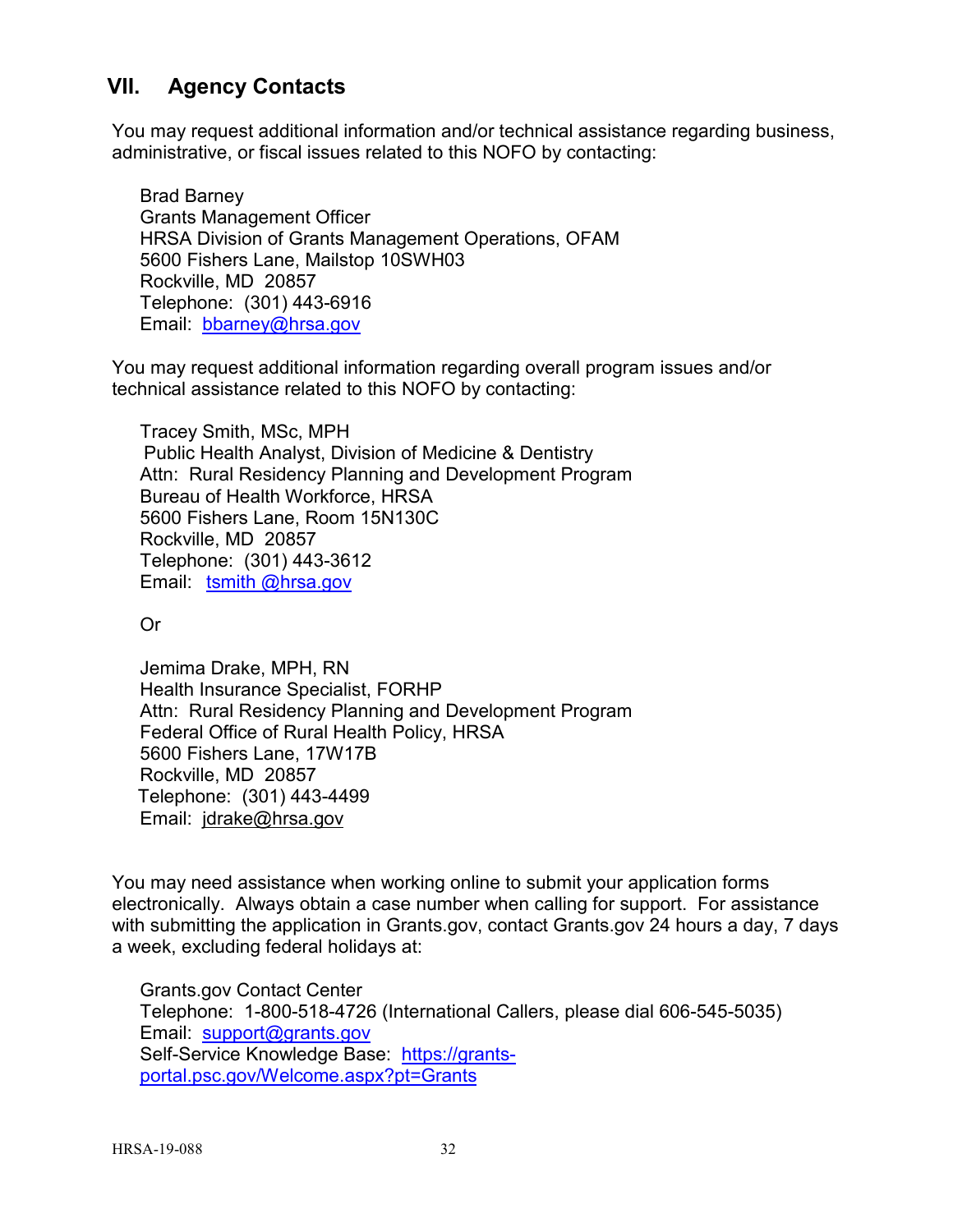Successful applicants/recipients may need assistance when working online to submit information and reports electronically through HRSA's Electronic Handbooks (EHBs). For assistance with submitting information in HRSA's EHBs, contact the HRSA Contact Center, Monday-Friday, 8:00 a.m. to 8:00 p.m. ET, excluding federal holidays, at:

HRSA Contact Center Telephone: (877) 464-4772 TTY: (877) 897-9910 Web: <http://www.hrsa.gov/about/contact/ehbhelp.aspx>

## <span id="page-36-0"></span>**VIII. Other Information**

## **Technical Assistance**

For residency program development and GME-specific questions, please contact the Rural Residency Planning and Development Technical Assistance Center (RRPD-TAC) at:

Email: [info@ruralgme.org](mailto:info@ruralgme.org)

HRSA has scheduled the following technical assistance webinar to help you understand, prepare, and submit an application for this NOFO. The webinar will provide an overview of pertinent information in the NOFO and an opportunity for applicants to ask questions.

*Webinar* Day and Date: Monday, December 17, 2018 Time: 2 – 3.30 p.m. ET Call-In Number: 1-888-603-7090 Participant Code: 4023556 Web link: [https://hrsa.connectsolutions.com/ruralplanning\\_development\\_ta/](https://hrsa.connectsolutions.com/ruralplanning_development_ta/)

Playback Number: 1-800-839-2204 Passcode: 5678